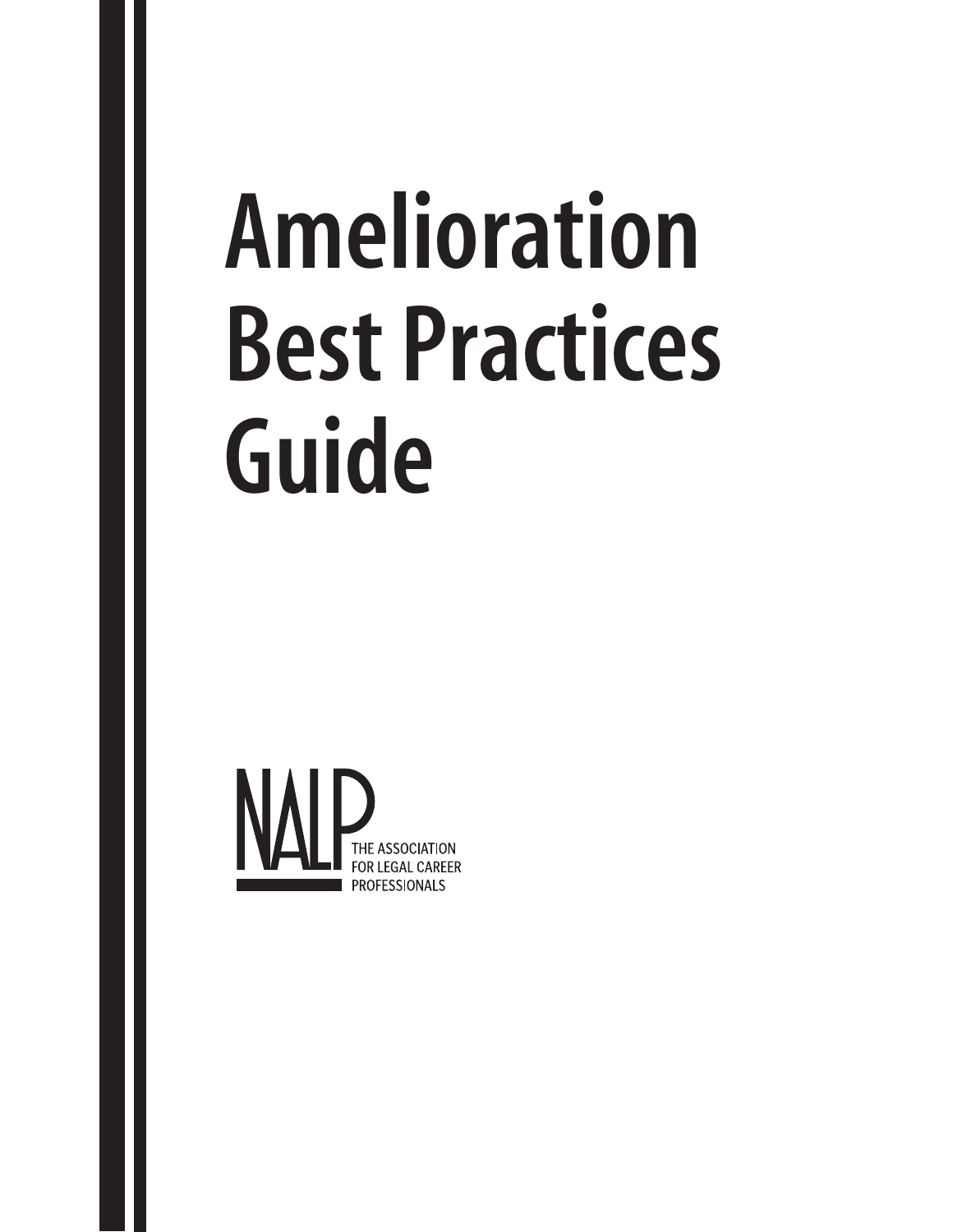# **Contents**

| CHAPTER TWO: Faculty and Administration-Led Ameliorative Responses 9 |
|----------------------------------------------------------------------|
| CHAPTER THREE: Student-Led Ameliorative Responses  12                |
|                                                                      |
| APPENDIX B: Sample Statements on Military Recruiting  25             |

This *Amelioration Best Practices Guide* was compiled by a Work Group of the NALP GLBT Section. Work Group members were Angela Dalfen of Golden Gate University School of Law, Gary Greener of Southwestern University School of Law, D'Arcy Kemnitz of the National Lesbian and Gay Law Association, Jennifer Powell of the West Virginia University College of Law, and Shawn Beem of Capital University Law School.

© August 2007 — National Association for Law Placement, Inc. (NALP).



1025 Connecticut Avenue NW, Suite 1110 Washington, DC 20036-5413 (202) 835-2614

#### **[www.nalp.org](http://www.nalp.org)**

Additional websites: [www.plslawnet.org](http://www.pslawnet.org) — [www.nalpdirectory.com](http://www.nalpdirectory.com) [www.nalplawschoolsonline.org](http://www.nalplawschoolsonline.org)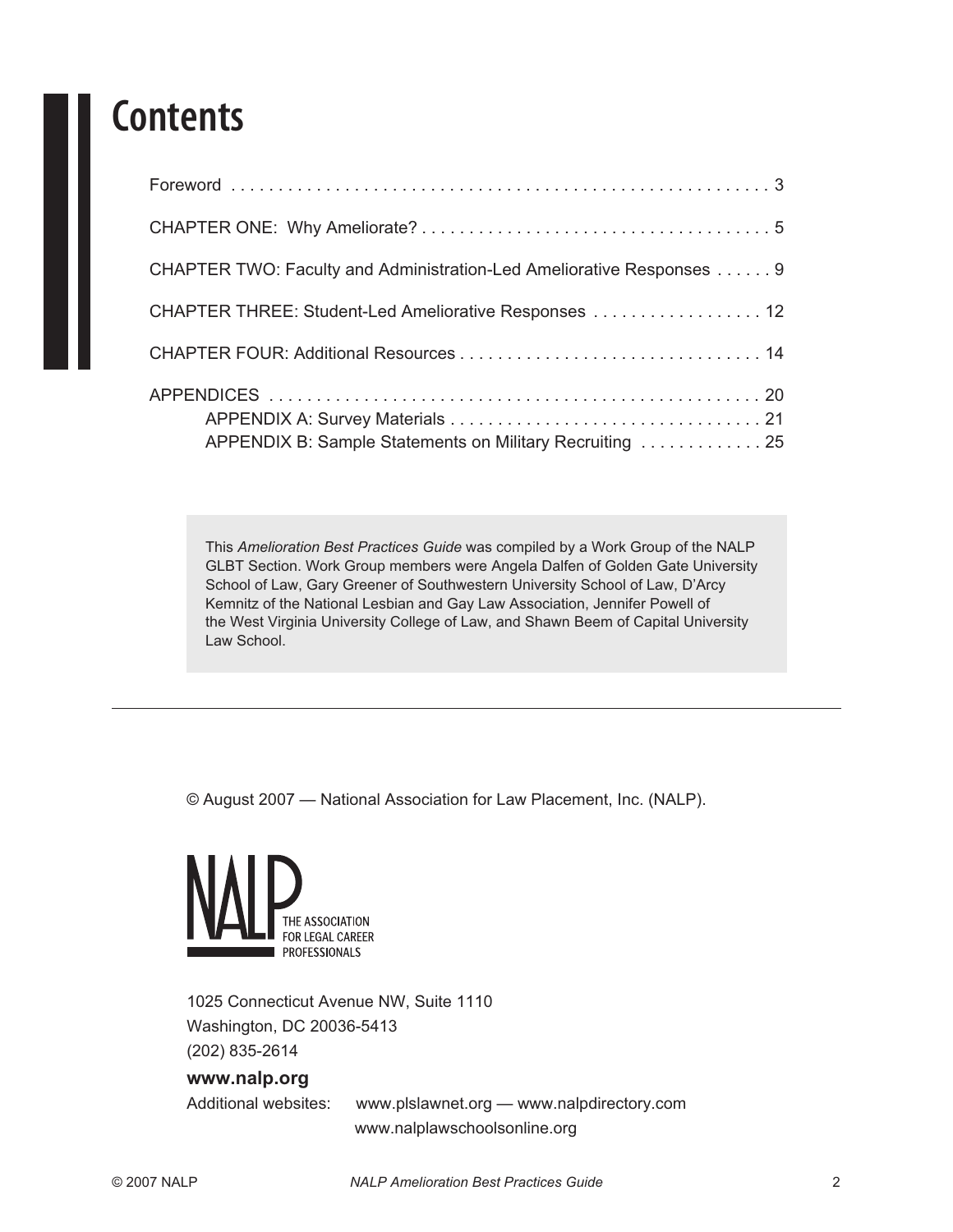# **Foreword**

Law schools have now been engaged in responding to the discrimination inherent in the "Don't Ask, Don't Tell" law and the ensuing Solomon Amendment legislation for more than ten years. Under all of the various incarnations of the Solomon Amendment legislation, military recruiters have been entitled to a substantial amount of resources and assistance from law schools and their career services offices even though the military's discriminatory hiring policy that exludes gay, lesbian, and bisexual lawyers from serving in the military is contrary to the values to which individual schools are committed. The military has sought and obtained what no other employer gets: assistance without compliance with a school's requirement of adherence to its nondiscrimination policy. In the face of this regime, the Association of American Law Schools has long required that law schools ameliorate the presence of the military on campus. NALP, for its part, has long been committed to supporting its member law schools in enforcing their own nondiscrimination policies, and has provided educational programming and tools to help law school career services offices navigate the often difficult Solomon waters on their own campuses.

This *Guide* grew out of a survey research project of NALP's GLBT Section in the fall of 2006. In the aftermath of the *Rumsfeld v. FAIR* decision that upheld the validity of the Solomon Amendment against a First Amendment challenge, the question within NALP's GLBT Section soon became whether law schools were in fact doing anything differently since the *FAIR* decision. In order to investigate this question, between November 15 and December 15, 2006, NALP undertook a project to survey its US member law schools to determine what steps they were currently taking to respond to the on-campus presence of military recruiters and to collect information about new ameliorative initiatives since the *FAIR* decision was released. (A copy of the survey instrument, summary results, and information about the survey methodology are available at Appendix A.)

One of the surprising findings of the survey is that in the nine months that followed the Supreme Court's decision, only a very small number of law schools reported undertaking any new initiatives to protest or ameliorate the discrimination inherent in the Solomon Amendment, despite the Supreme Court's assurance in *FAIR* that "law schools remain free under the statute to express whatever views they may have on the military's congressionally mandated employment policy, all the while retaining eligibility for federal funds." *Rumsfeld v. Forum for Academic and Institutional Rights, Inc.*, 126 S. Ct. 1297, 1307, 547 U.S. 47, \_\_\_\_\_ (2006). In fact, rather than freeing up or energizing people to vigorously challenge the validity of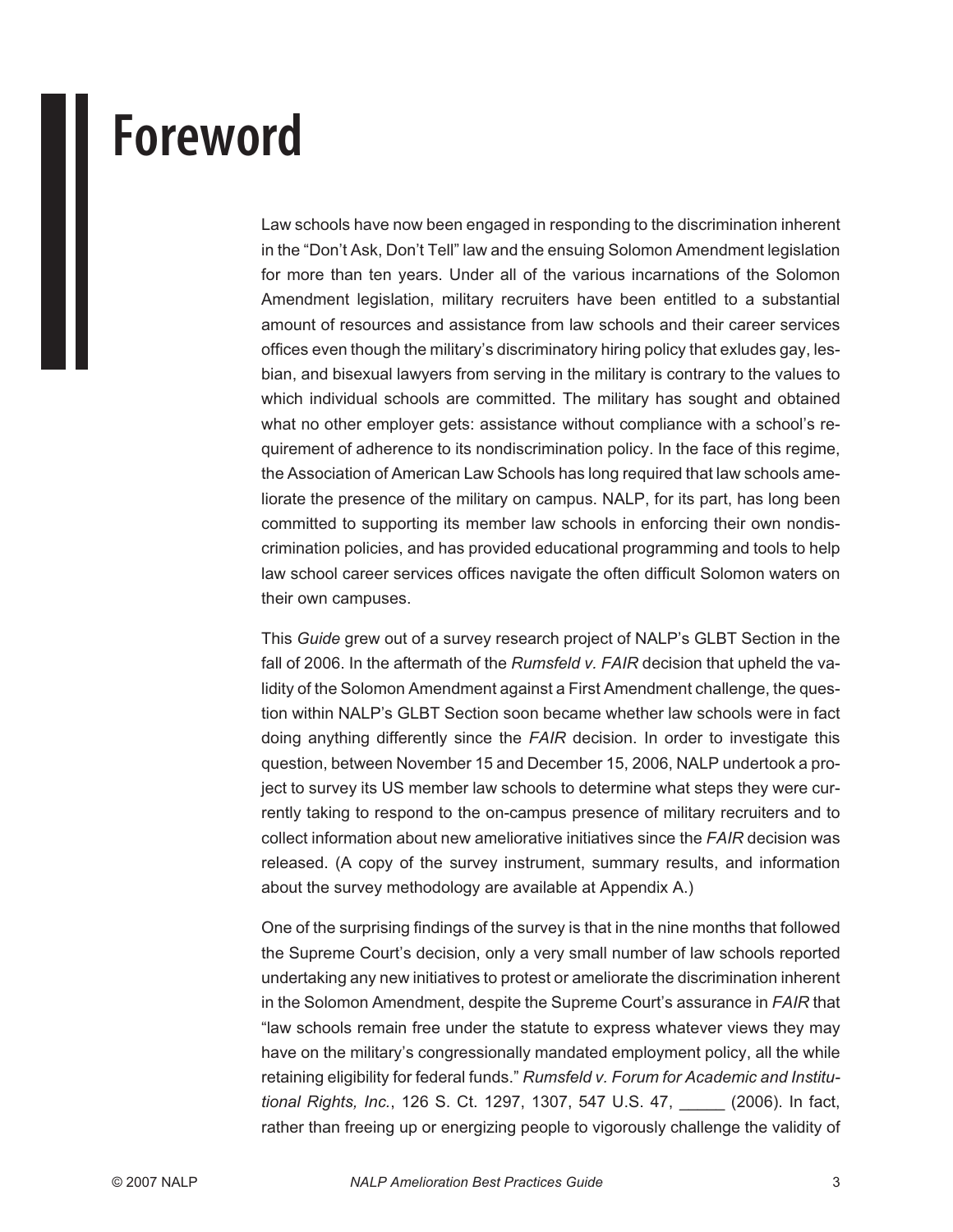the military's hiring practices, at some schools the Court's decision seems to have produced a sense of resignation that has actually served to diminish the commitment to acts of protest and amelioration. While most schools continue to post their nondiscrimination policies when military recruiters are on campus, some schools documented that even this is no longer a practice.

The survey provided a list of possible ameliorative actions that schools might undertake, and also asked schools to document other creative acts of protest or amelioration that were not suggested by the survey. This *Best Practices Guide*, put together by a work group of NALP volunteers, collects together in one place all of those practices so that law schools might readily consult a single list of possibilities when devising a strategy that is appropriate for a particular campus. Because each school is so different, the appropriate amelioration plan for each school will necessarily also be different. While NALP's survey work did not suggest an easy or obvious list of best practices for every school, I feel confident making *three* suggestions about what law schools can and should do going forward:

- **First**, law schools should, on an annual basis, convene a group of faculty, staff, and students to evaluate the relevancy and weight of the school's current ameliorative and protest practices and actively evaluate whether new, different, or additional strategies might be appropriate. Responsibility for this annual evaluation will best be met if law schools either designate a single person on campus to facilitate and coordinate Solomon amelioration, or staff a Solomon Amendment task force to address the presence of discriminatory military recruiting on campus.
- **Second**, law schools should actively engage students, faculty, and staff to devise strategies for individually and collectively working with members of Congress to repeal the military's ban on lesbian, gay, and bisexual military personnel. The NALP survey makes it clear that up until this moment, very few law schools have been actively engaged on Capitol Hill in advocating for change in this arena. If Congress does not hear from the legal academy on this issue, then we will have abdicated a historic responsibility. As an educational tool, this provides an ideal opportunity for engaging students in the process of tackling legislative change.
- **Third**, law schools across the country continue to recruit and accept tuition from students who, simply because of their sexual orientation, are not eligible to compete for jobs that recruiters come to campus to fill. Therefore, at least once a year, law school faculty and staff should ask their GLBT students what sort of support they would like in the face of this discrimination.

I hope you find this *Guide* helpful in meeting your school's amelioration obligations.

*— James G. Leipold, Executive Director NALP*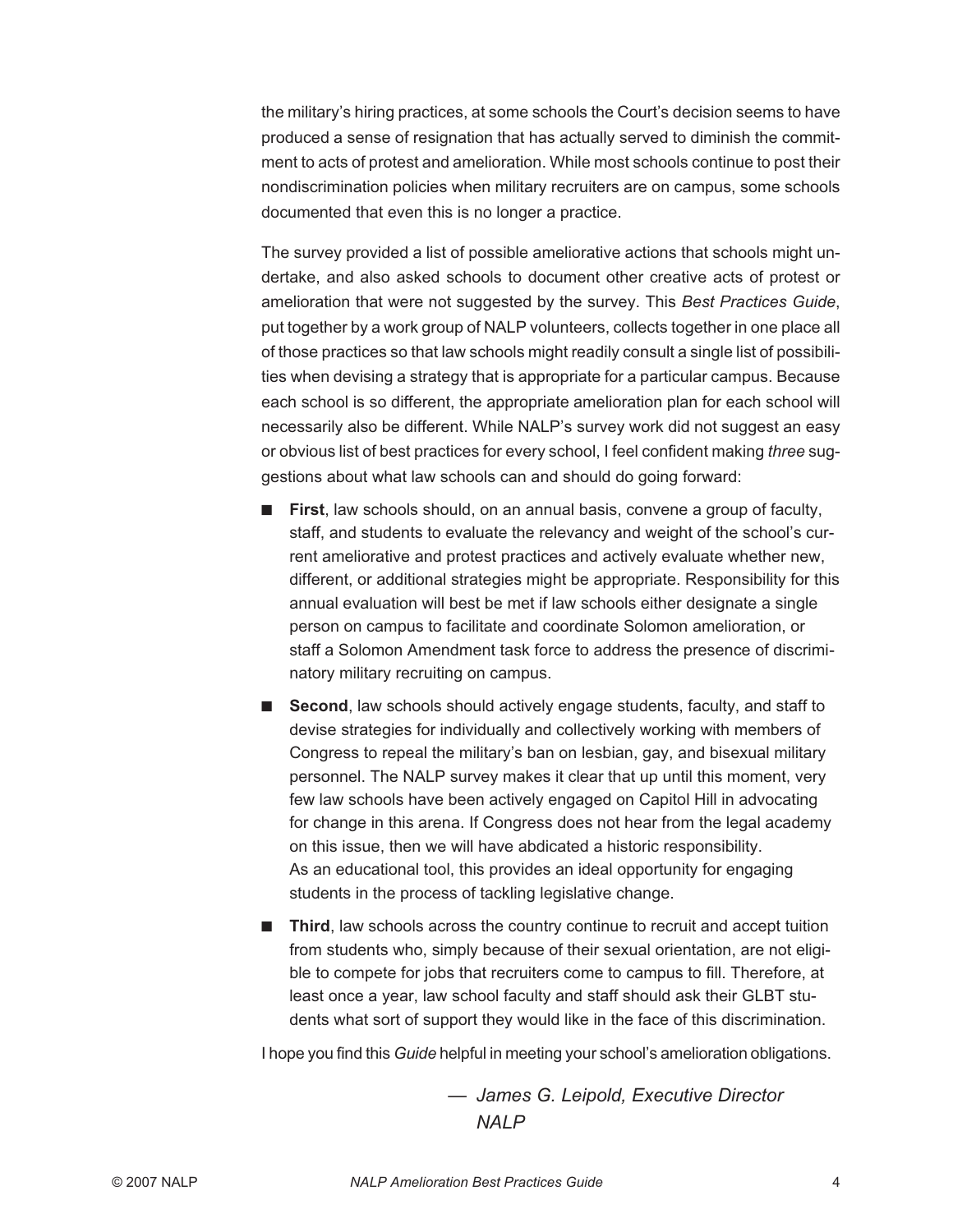# **CHAPTER ONE: Why Ameliorate?**

Military recruitment on campus has placed law schools in a precarious position. The Association of American Law Schools (AALS), as well as many law schools' own nondiscrimination policies, forbids potential employers from discriminating based upon sexual orientation. Our country's military, through the "Don't Ask, Don't Tell" law, discriminates against gay, lesbian, and bisexual law students. (Transgendered individuals are forbidden to serve in the military as proscribed in the military's medical regulations.) Gays, lesbians, and bisexuals can serve in the military as long as they don't reveal their sexual orientation, while heterosexuals have no comparable nondisclosure requirement.

In normal circumstances an employer with an openly discriminatory hiring policy would be forbidden from recruiting on campus and using a school's career services office. However, due to a series of federal laws including the Solomon Amendment, as interpreted in *Rumsfeld v. FAIR,* law schools cannot prevent the military from recruiting on-campus without risking a potential loss of federal funding. This forces law schools to violate their own nondiscrimination policies.

The AALS prescribes a policy of "amelioration" at schools where the military recruits on campus. Amelioration can be defined as the act of relieving ills and changing for the better; it literally means to make better or more tolerable, to make more bearable or more satisfactory, or to improve. For gay, lesbian, bisexual, and transgender (GLBT) students, the fact that the military recruiters come to campus to recruit for jobs for which they may not compete is an unacceptable act of discrimination. Therefore, law schools have a duty to ameliorate, or make better or more tolerable, the presence of the military on campus.

### **History of Amelioration**

In 1990, the AALS added "sexual orientation" to its nondiscrimination policy pursuant to Bylaw 6-4. Regulation 6-19 requires employers who recruit at law school campuses to provide written assurances that they don't discriminate on any basis listed in Bylaw 6-4, including "sexual orientation." Since the military refuses to hire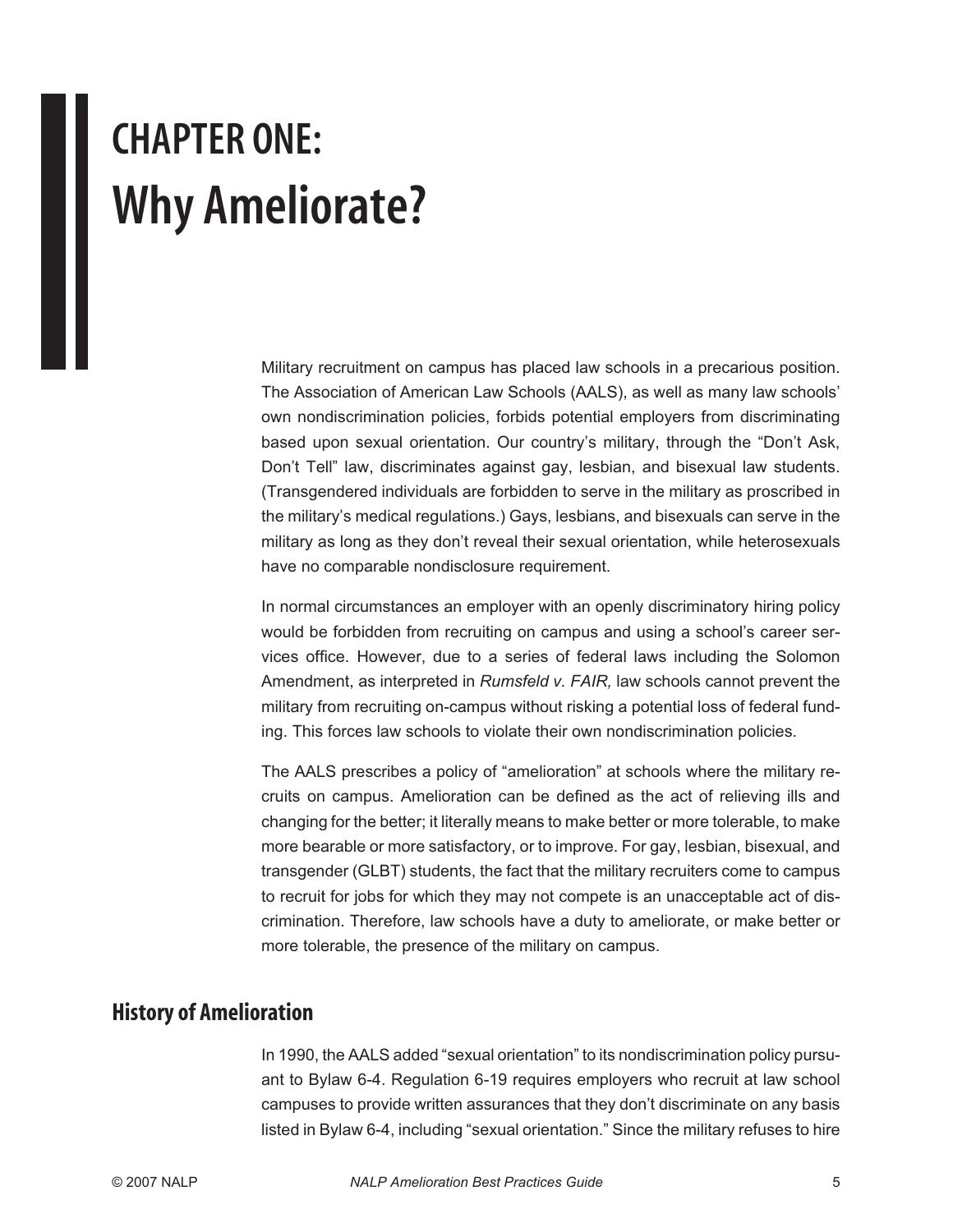openly GLBT candidates, allowing their recruiters on campus would violate AALS policy. The AALS thus mandated that its members forbid military recruiting on campus.

In 1995, Congress passed the first Solomon Amendment, which denied Department of Defense funds to any schools that barred military recruiters from campus. In 1996, Congress extended the Solomon Amendment's reach to include denial of funds from not only the Department of Defense but also the Departments of Education, Labor, and Health and Human Services. In 1997, the AALS amended its policy. They decided to excuse noncompliance with Bylaw 6-4 (allowing military recruiters access to campuses) as long as member schools ameliorated the presence of the military on campus.

In 1999, the federal government exempted student financial aid from the type of federal funds that could be withheld from law schools barring military access to campus. The AALS again required member law schools to comply with Bylaw 6-4 and prohibit the military from recruiting on campus.

In 2002, the Department of Defense confirmed that the Solomon Amendment would exempt student financial aid. However, they determined that all other federal funding to the university would be at risk. This meant that if a law school refused to allow the military on campus, its parent university could suffer dire consequences. With so much at stake, the AALS again reversed its policy and excused law school noncompliance with Bylaw 6-4 as long as the law school ameliorated the military's presence on campus.

The Forum for Academic and Institutional Rights (FAIR), an organization of 36 law schools and academic faculties, brought suit against the government, challenging the legality of the Solomon Amendment on First Amendment grounds. Initially, the district court ruled against FAIR. On appeal, the Third Circuit held that the Solomon Amendment was unconstitutional because it violated the First Amendment. FAIR was joined in this lawsuit by the Society of American Law Teachers (SALT) as well as individual plaintiffs.

The Third Circuit case was appealed to the United States Supreme Court. In March 2006, the Court rejected the arguments of FAIR and SALT and upheld the constitutionality of the Solomon Amendment. It should be noted that the Supreme Court upheld the constitutionality of the Solomon Amendment based on theories premised on the First Amendment. Some academics believe that the Solomon Amendment may be successfully challenged in the future on other theories and grounds.

In light of the Supreme Court's ruling and as the federal law currently stands, AALS member schools must allow the military to recruit on campus or risk the loss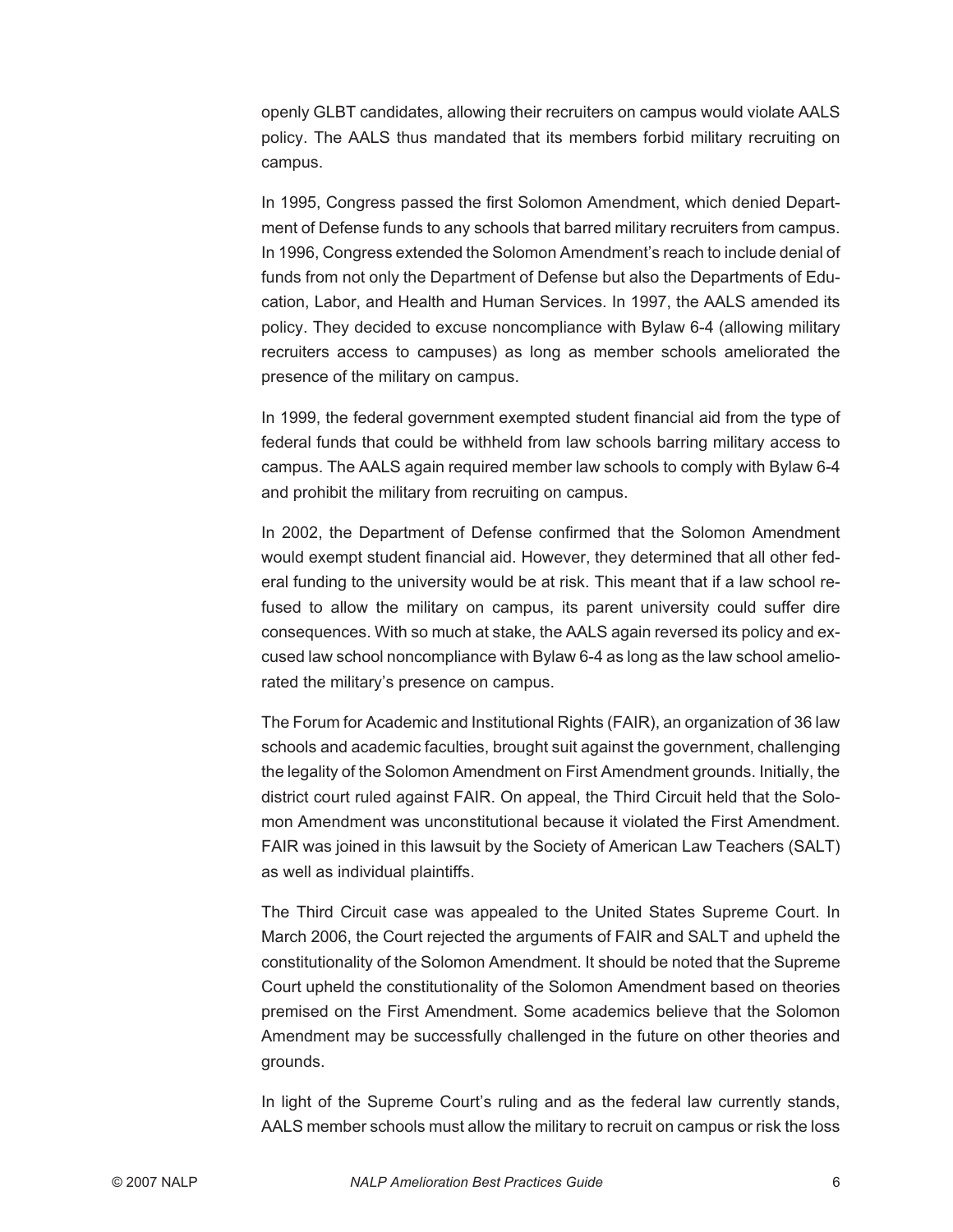of federal funding to their entire universities. The presence of military recruiters then triggers a duty to ameliorate.

### **AALS Requirements**

The only ameliorative step that is absolutely mandated by the AALS is that each law school post a notice stating that the military's practice of discriminating against openly GLBT individuals is inconsistent with the law school's own nondiscrimination policy. However, posting a statement is not sufficient to meet the AALS amelioration requirement. A school must be able to demonstrate that additional steps have been taken. The purpose of this *Best Practices Guide* is to provide a variety of steps that can be tailored to specific types of schools.

It is critical to note that the AALS is quite clear on what is NOT ameliorative. According to the AALS, ameliorative steps are NOT:

- 1. *Pro Forma Activities:* activities likely to go unnoticed by a substantial part of the student body;
- 2. *Ad Hoc Activities:* activities that are not part of a deliberate planning process, and thus unlikely to have a long-term positive impact; and
- 3. *Student-Driven Activities:* activities where the burden is on the students to raise the issues.

There is no set number of ameliorative steps that a law school must take. What is right for one law school may not be right for another. Programming may change from one year to the next depending on the status of the issue as well as the current student population. Consistent and thoughtful attention to this issue is what matters most.

### **Things to Consider When Deciding Which Steps Are Best for Your School**

When deciding which steps to take and how many steps to engage in, law schools must keep in mind that there may be students who legitimately want to work for the military. It is important that this constituency not be ignored. Career services offices must consider what can be done to meet the needs of those students while not alienating the GLBT student population. The purpose of amelioration is not to discourage students from pursuing military careers. Our membership in AALS requires us to respond to the military's discriminatory hiring practices by clearly stating that their presence violates our anti-discrimination policies and mandates special outreach to GLBT students.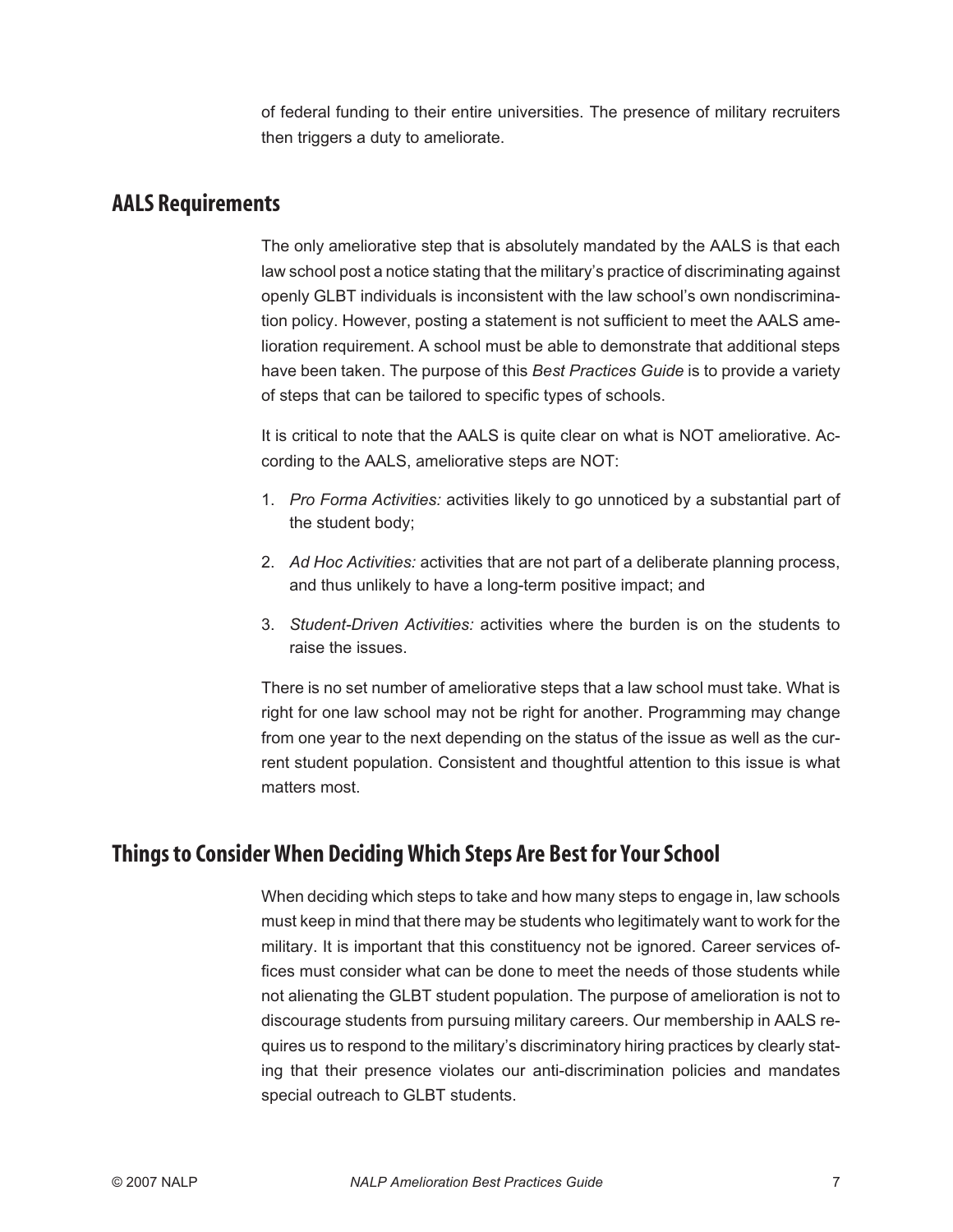Most GLBT students seek recognition from the law school that the presence on campus of an employer who discriminates against them is taken seriously. All students will wish to see evidence that the law school genuinely cares about its anti-discrimination policy. When deciding what steps to take, talk to student groups (GLBT student groups specifically, if they exist) and educate them about the issues surrounding military recruitment on law school campuses. Ask them what they would like amelioration to accomplish. Opening up this line of dialogue will go a long way to promoting a positive environment on campus.

### **Building Stronger Ties to Your Local GLBT Bar and Community**

As an overall ameliorative step, it is important for law schools to have strong ties with the local GLBT Bar and GLBT community. These ties will show that your law school is an open and inclusive institution, foster mentor/mentee relationships for law students, and provide career services staff with valuable resources, such as speakers and panelists who can assist with ameliorative efforts. Most major metropolitan areas have some type of GLBT Bar Association or GLBT Professionals group. Typically these organizations can provide a list or directory of GLBT lawyers. A Gay and Lesbian Community Center may be able to provide similar referrals. Finally, your GLBT students are a good source of information about local GLBT lawyers. In researching schools, students may have already made contact with lawyers in the community. Don't be afraid to ask them for information.

Military recruitment and the resulting ameliorative actions are sensitive topics on many campuses. The key to success in this situation is communication. Communicate with your students, your faculty, and your administration. Also, it is important to reach out to your NALP colleagues and ask for assistance and share ideas, questions, and concerns.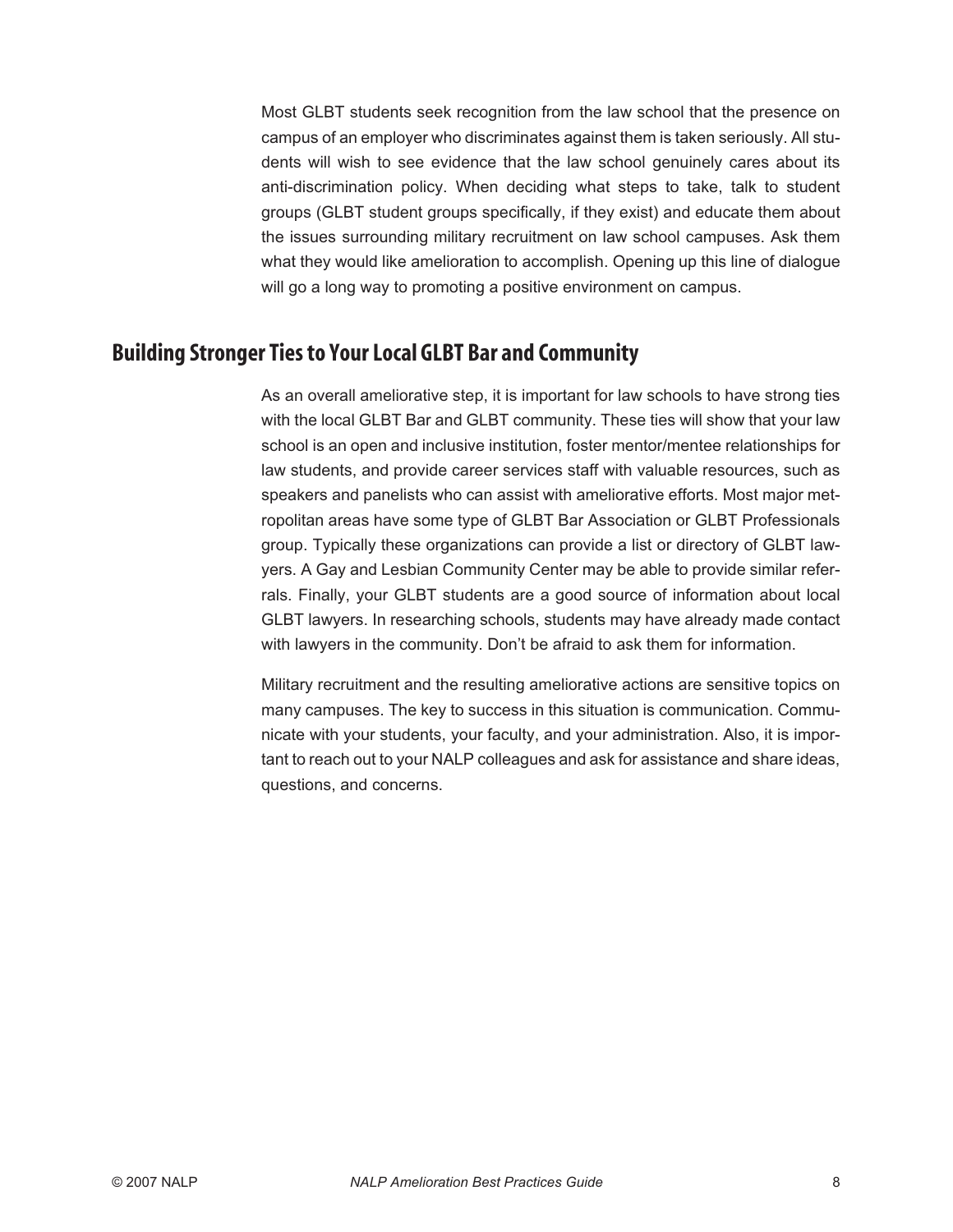# **CHAPTER TWO: Faculty and Administration-Led Ameliorative Responses**

Law school administrators and faculty must endeavor to lead the way on matters of amelioration. It is inappropriate (and counter to AALS policy) to rely on the efforts of the student body. Although many schools have active GLBT and non-GLBT students who are eager to respond to the military's presence on campus in a variety of creative ways, faculty and administration have an obligation to take meaningful ameliorative steps every year. Moreover, it should not be assumed that a lack of protest or concern by students in response to the presence of military recruiters is a sign that the issue can be ignored.

In many cases it may be appropriate for the law school's career services staff to oversee ameliorative steps. The law school career services office is best positioned to know when the military recruiters are coming to campus, and is frequently the first place students go to discuss their concerns. However, it is critical that every member of the senior law school administration is well informed about and engaged in whatever ameliorative steps are taking place. Wherever possible, the dean ought to serve as the official voice of the administration and be able to clearly articulate the law school's position on military recruiting on campus. Moreover, many students have said that faculty participation in amelioration efforts frequently serves to validate the issue and gives it prominence.

It is worth noting that some the following suggestions not only serve as ameliorative steps, but as ways that faculty, staff, and administration can generally make the campus a welcoming and inclusive place for GLBT students.

Our survey revealed that at least some schools have undertaken the following faculty and administration-led ameliorative steps:

- Circulating or posting the law school's nondiscrimination policy.
- Circulating or posting a statement specifically addressing military recruiting on campus.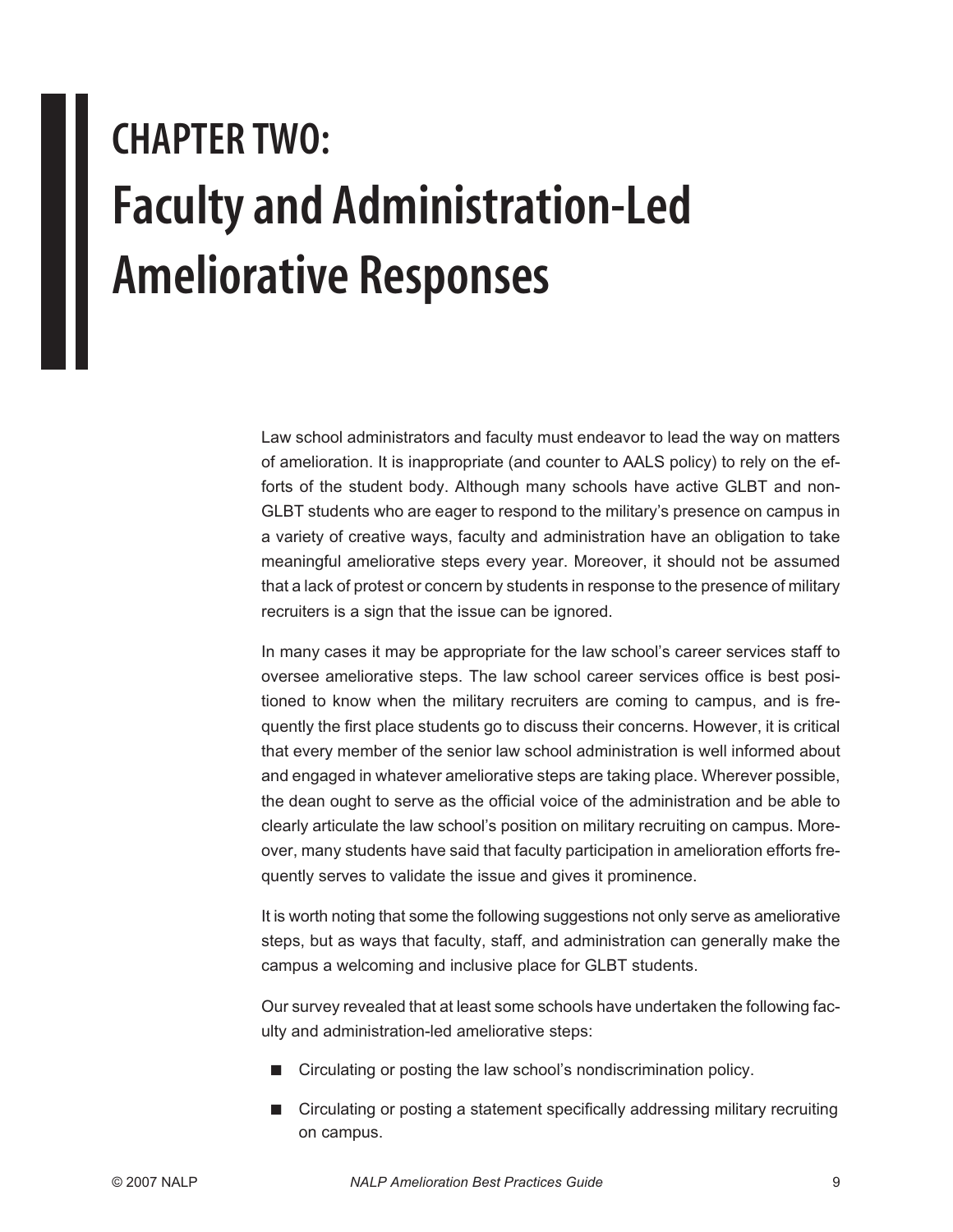- Circulating a faculty resolution protesting "Don't Ask, Don't Tell" and/or the Solomon Amendment.
- Circulating or posting a letter from the dean regarding the law school's opposition to military hiring policies.
- Including a statement regarding military recruitment at the bottom of all e-mails from career services staff.
- Including information about the Solomon Amendment in orientation materials or OCI information handouts.
- Amending the law school nondiscrimination policy to specifically address military recruiting.
- Informing the GLBT law student group (well in advance) of the date that military recruiters will be on campus.
- Organizing a panel discussion with openly GLBT attorneys to discuss their careers.
- Conducting a teach-in, debate, or panel on "Don't Ask, Don't Tell."
- Purchasing rainbow buttons, stickers, wristbands, or other symbolic items to distribute to the campus community.
- Displaying rainbow flags, positive GLBT symbols, or other expressions of solidarity with GLBT students year-round.
- Facilitating a GLBT alumni-student mentoring program.
- Establishing a school-wide Solomon Amendment task force (or similar group).
- Sponsoring events with local GLBT legal advocacy organizations.
- Providing funding to GLBT students to attend off-campus GLBT lawrelated events or programming (e.g., Lavender Law).
- Arranging a dean's lunch with GLBT students while military recruiters are on campus.
- Establishing a fellowship for summer or post-graduate work on GLBT issues.
- Submitting letters, editorials, or articles to local or national media outlets about the Solomon Amendment and military recruiting on campus.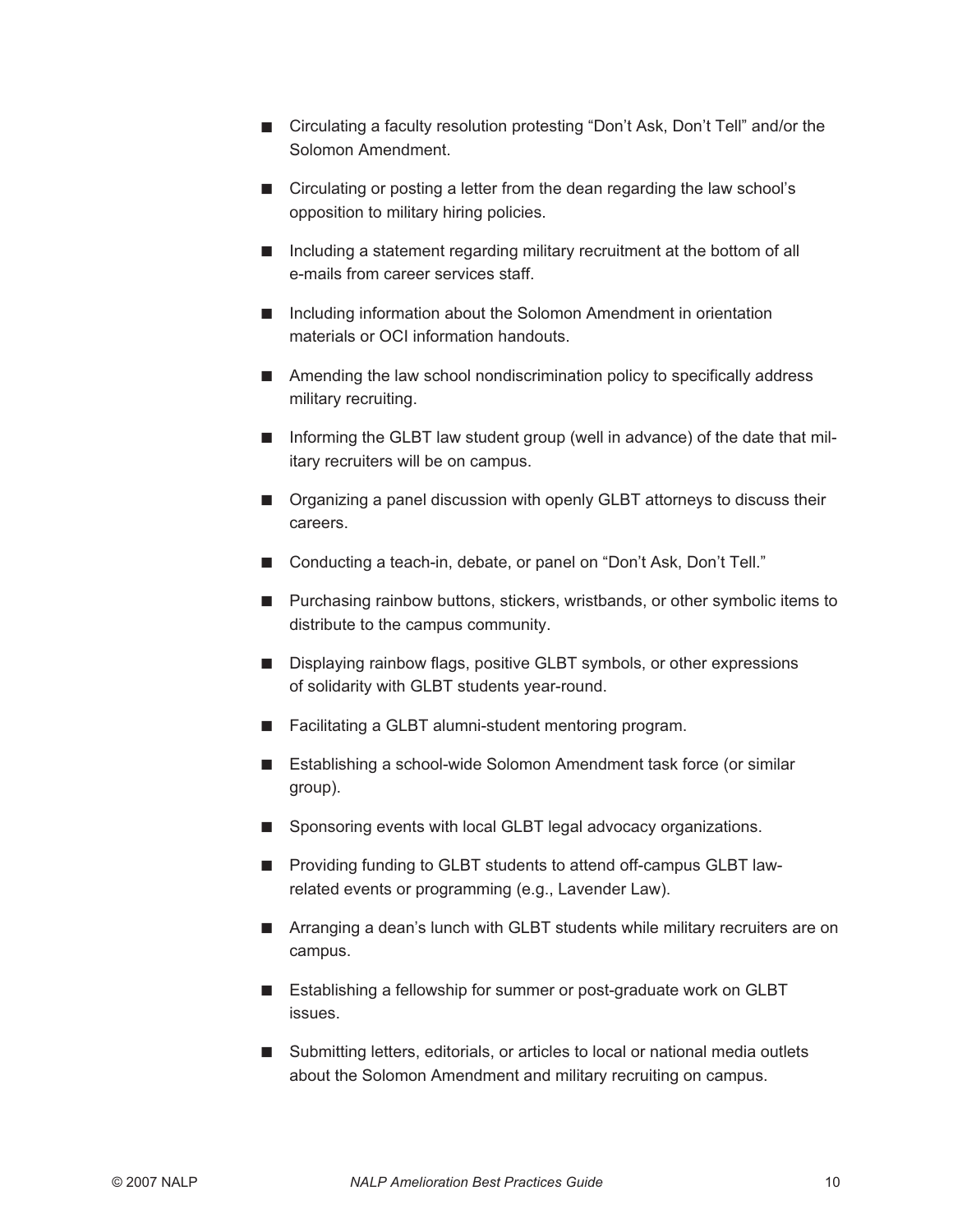- Educating OCI employers about the Solomon Amendment and "Don't Ask, Don't Tell."
- Speaking at an academic or professional conference about military recruiting or the Solomon Amendment.
- Offering a class or seminar in "sexual orientation and the law."
- Including discussion or examination of the Solomon Amendment or "Don't Ask, Don't Tell" policy in the course curriculum.
- Cosponsoring or moderating an event organized by a GLBT student organization.
- Serving as the faculty advisor to the GLBT student group.
- Serving as the faculty or staff liaison to the Solomon Amendment task force.
- Circulating a petition or similar document expressing opposition to the Solomon Amendment.
- Lobbying or otherwise contacting members of Congress about "Don't Ask, Don't Tell" or the Solomon Amendment.
- Promoting and supporting community-wide outreach to GLBT students.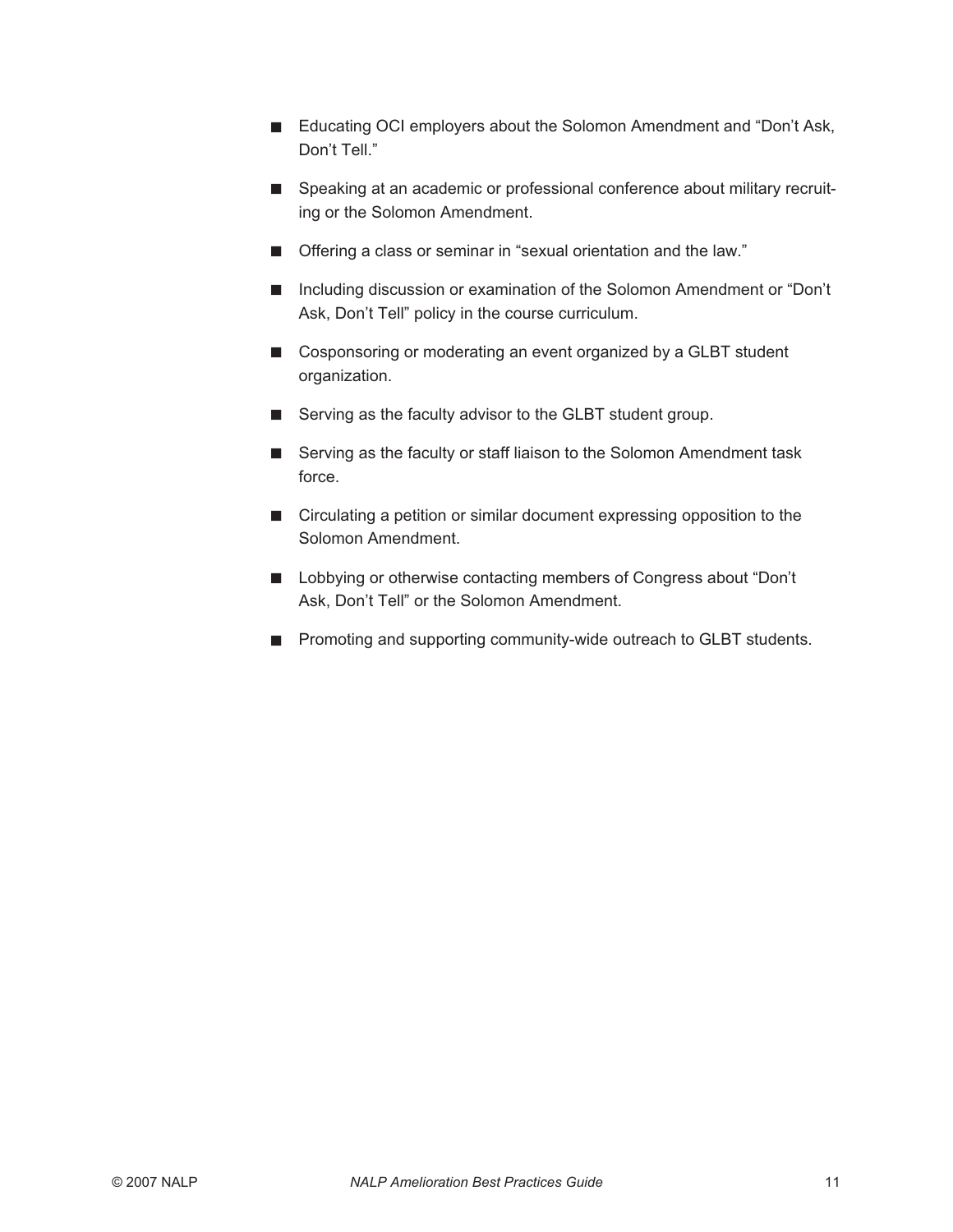# **CHAPTER THREE: Student-Led Ameliorative Responses**

On campuses around the country, law students have spearheaded events, programs, outreach, and protests in order to ameliorate the effects of the Solomon Amendment and educate their communities about "Don't Ask, Don't Tell."

While the AALS does not permit students to bear the brunt of amelioration responsibilities at member law schools, student-led responses to the Solomon Amendment (and the resulting *FAIR* decision) have been among the more visible and passionate responses to the military's ongoing presence on campus. Our fall 2006 survey revealed many student-led ameliorative practices that could easily be replicated at different types of law schools.

In order to utilize the passion and creativity of the student-led response, schools can demonstrate a partnership with the students in organizing, sponsoring, and implementing the various ameliorative activities discussed below. However, all schools are encouraged to start by *asking the students what they want*! If your school has an established GLBT student group, talk with those students first about what the school can do to ameliorate the fact that the military will be on campus and provide other employment-related opportunities for them.

If your school does not have an established group, make it known which staff and faculty members' offices are "safe spaces" to discuss issues of concern to GLBT individuals. Finally, encourage all student groups to engage with this issue and find out whether their national affiliate (ABA, ACS, NLG, BLSA) has taken a position on military recruiting on campus.

The NALP survey revealed that at least some schools have undertaken the following student-led ameliorative steps.

■ Promoting, organizing and/or financing off-campus GLBT networking events or programming. The majority of responding schools reported that their students promoted and attended such events, including the annual Lavender Law Conference and Career Fair or a networking event with a local GLBT bar association.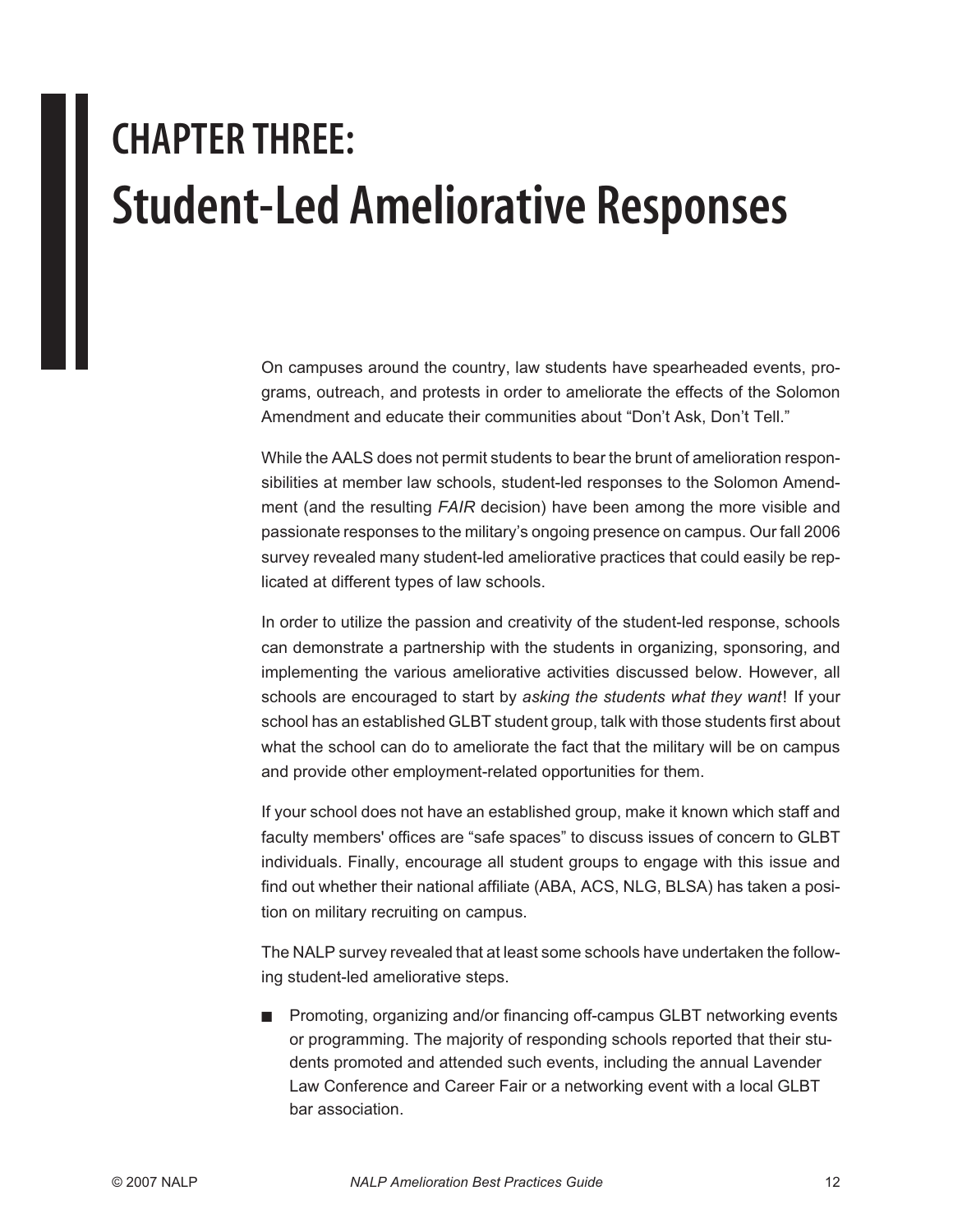- Organizing or sponsoring a panel, teach-in, or debate on the Solomon Amendment and "Don't Ask, Don't Tell."
- Disseminating information about the Solomon Amendment school-wide. Students frequently post flyers around campus or use a website, e-mail, or other form of electronic communication to communicate with the entire law school about the Solomon Amendment.
- Staffing a table to distribute handouts and/or rainbow stickers and pins. Students are often willing to staff information tables in and around the law school building. Information and handouts on the Solomon Amendment and "Don't Ask, Don't Tell" policy are readily available online from a variety of sources. (See Chapter Four!) Rainbow stickers and pins are available at low bulk prices through mail-order websites
- Protesting or picketing military recruiters when they come to campus. More than a quarter of our survey respondents stated that law students protested or picketed military recruiters.
- Creating a Solomon Amendment task force and appointing student representatives. Nearly 30% of our respondents said they had an active task force on which students were active participants.
- Drafting and circulating a petition or resolution expressing opposition to the Solomon Amendment.
- Making announcements in class. Students may wish to use a few moments of class time to promote awareness of the Solomon Amendment, military recruiting on campus, or "Don't Ask, Don't Tell."
- Lobbying members of Congress. Some students are actively engaged in lobbying Congress about repealing the military's "Don't Ask, Don't Tell" policy.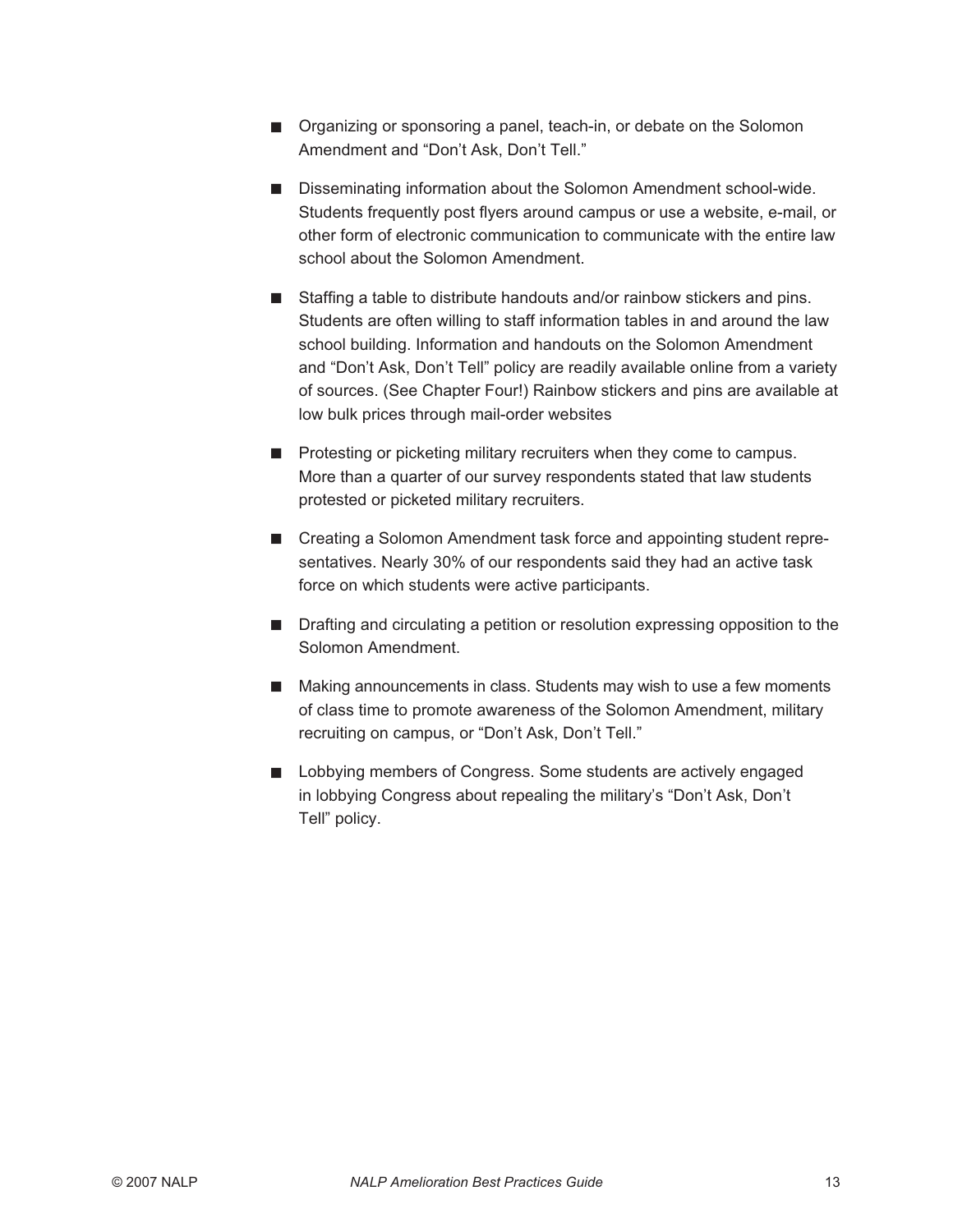# **CHAPTER FOUR: Additional Resources**

## **The** *Rumsfeld v. FAIR* **Decision**

The text of the *Rumsfeld v. FAIR* decision can be found at **[http://www.nalp.org/assets/855\\_solomondecisionfairrum.pdf](http://www.nalp.org/assets/855_solomondecisionfairrum.pdf)**

### **NALP Resources**

*Note: NALP members can access NALP Bulletin articles in the Bulletin archives at [www.nalp.org](http://www.nalp.org). Nonmembers interested in receiving an article or inquiring about reprint permission should contact NALP Director of Publications Janet Smith at jsmith@nalp.org.*

- Andew Chapin, "Collecting 2006 Lawyer Demographics The Rewards Are Worth the Investment," *NALP Bulletin*, Vol. 18 No. 1 at 4-5 (January, 2006).
- Andrew Chapin, "GLBT Attorneys: Progress Because of NALP Members!," *NALP Bulletin*, Vol. 17 No. 3 at 15 (March, 2004).
- Shawn M. Beem, "Helpful Tips for Using NALP's GLBT Resources," *NALP Bulletin*, Vol. 18 No. 4 at 11 (April, 2006).
- Carlos Dávila-Caballero, "A Roadmap of GLBT Resources," *NALP Bulletin*, Vol. 18 No. 3 at 16 (March, 2005).
- Carlos Dávila-Caballero, "Lawyers, Students, Gather for Lavender Law 2005," *NALP Bulletin*, Vol. 18 No. 1 at 14 (January, 2006).
- Judith N. Collins, "NALP Research: Most Firms Now to Collect GLBT Lawyer Information, Yet Overall Numbers Remain Low," *NALP Bulletin*, Vol. 18 No. 12 at 8-9 (December, 2006).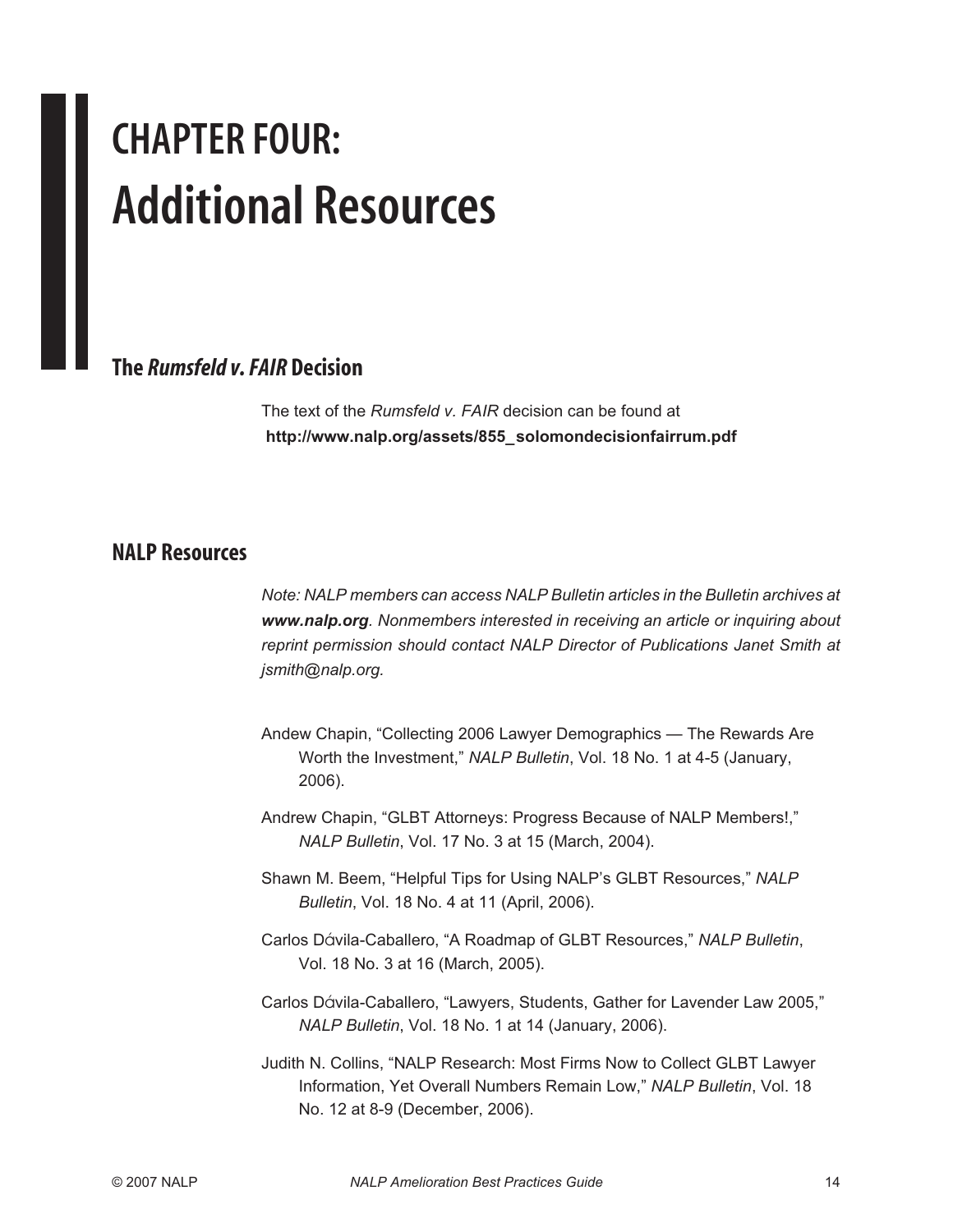- Stacy J. Evans, "Military Recruitment and a Few Good Ameliorative Measures," *NALP Bulletin*, Vol. 16 No. 9 at 8-9 (September, 2003).
- Gary J. Greener, "Military Recruiting on Campus: Ameliorative Measures for Law Schools," *NALP Bulletin*, Vol. 18 No. 9 at 9-10 (September, 2005).
- James G. Leipold, "From the Executive Director: Amelioration after *Rumsfeld v. FAIR*," *NALP Bulletin*, Vol. 19 No. 2 at 30-31 (February, 2007).
- James G. Leipold, "From the Executive Director: Counting Out!," *NALP Bulletin*, Vol. 18 No. 12 at 22-23 (December, 2006).
- Michelle Mohr Vodenik, "Developing a Safe Space at Your Law School or Firm," *NALP Bulletin*, Vol. 18 No. 12 at 14-15 (December, 2006).
- Ellen Rutt, "Why Solomon Matters: The Law School Perspective," *NALP Bulletin*, Vol. 17 No. 11 at 9-10 (November, 2004).
- Stuart D. Smith, "Asking the Right Questions: How to Gather Information on 'Openly Gay' and 'Disabled' Employees for the NALP Form," *NALP Bulletin*, Vol. 16 No. 1 at 6-7 (January, 2003).
- Connie A. Zubler, "Breaking Barriers: Denver's Gay & Lesbian Initiative," *NALP Bulletin*, Vol. 16 No. 2 at 7-9 (February, 2003).

### **Handbooks**

Feldblum, R.C. and M. Boucai, *Due Justice: Amelioration for Law School Compliance with the Solomon Amendment — A Handbook for Law Schools*, Georgetown University Law Center, 2003. The most comprehensive, detailed resource regarding compliance and "amelioration" suggestions for law school students, faculty, and career services offices. Also includes links to law school campuses and their efforts at amelioration. Available at:

**<http://www.law.georgetown.edu/solomon/documents/handbook.pdf>**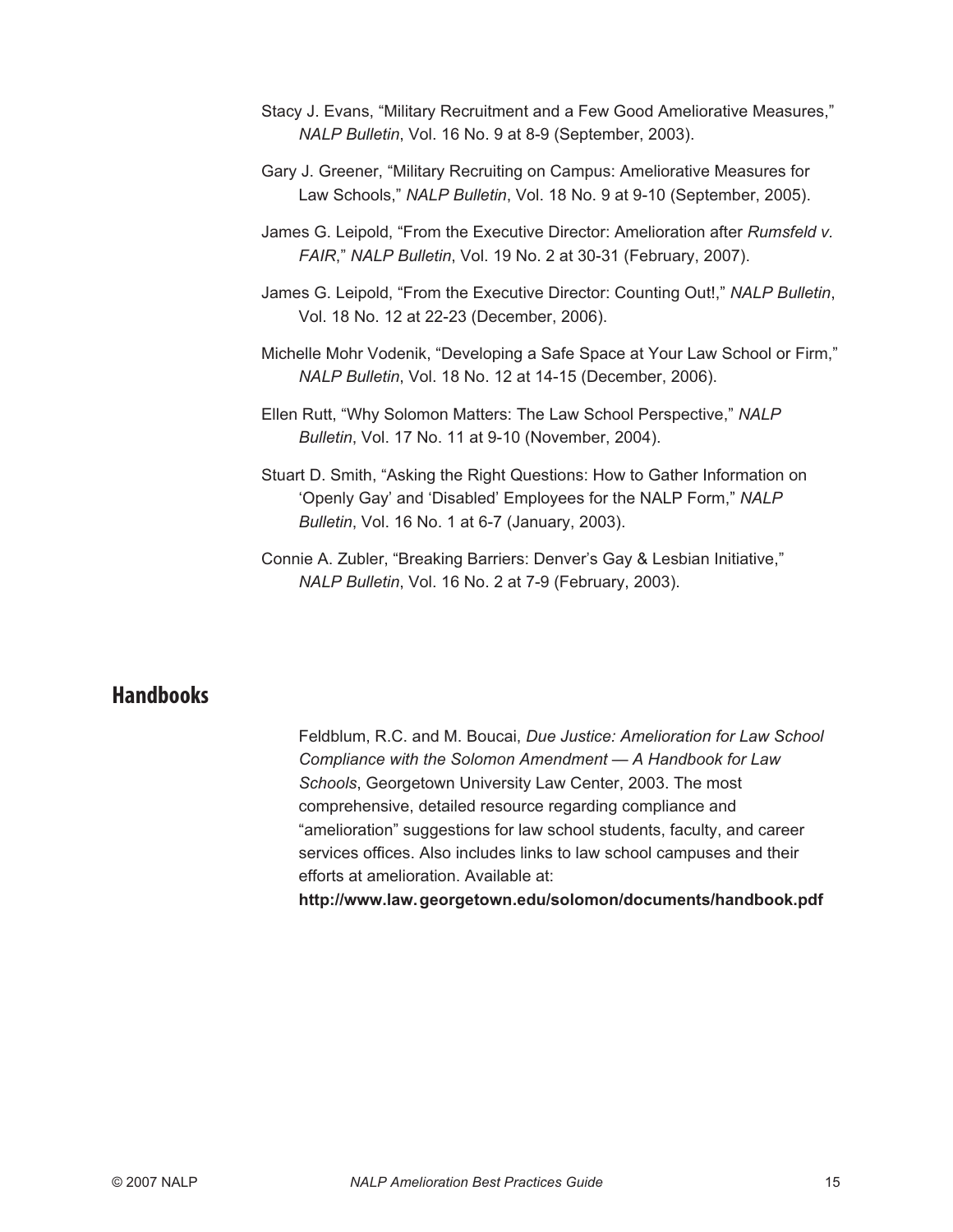### **Articles**

- "Talk Column: This Way Out," *American Lawyer Magazine*, January 2001, page 17.
- Bernstein, Bobbi, "When Good Intentions Aren't Enough: Observations of an Openly Gay Law Student Firm Applicant," 6 *Tulane University Journal of Law and Sexuality* (1996).
- James, David C., "Jobs Column: Tips for Navigating the Job Hunt When Your Race, Ethnicity, or Sexual Orientation Is in the Minority," *Student Lawyer*, February 1999, page 13.
- Mazur, Diane H., "A Blueprint for Law School Engagement with the Military," *Journal of National Security Law and Policy*, Vol. 1, 2005.
- McDonald-Druhm, Heather E., "Coming Out Ahead," *Student Lawyer*, November 1996, page 36.
- Quinan, Jr., Robert L., "To Be Out or Not to Be Out?," *Careers and the Minority Lawyer*, Crimson Brown & Associates, page 34.
- Minority Corporate Counsel Association, "Perspectives from the Invisible Bar: Gays and Lesbians in the Profession," **http://www.mcca.com/ [index.cfm?fuseaction=page.viewpage&pageID=612](http://www.mcca.com/index.cfm?fuseaction=page.viewpage&pageID=612)**.

#### **Books**

- Cain, Patricia A., *Rainbow Rights: The Role of Lawyers and Courts in the Lesbian and Gay Civil Rights Movement*, Westview Press, 2001.
- Eskridge, Jr., William N., *Gaylaw: Challenging the Apartheid of the Closet*, Harvard University Press, 2002.
- Koppelman, Andrew, *The Gay Rights Question in Contemporary American Law*, University of Chicago Press, 2002.
- Koppelman, Andrew, *Same Sex, Different States: When Same-Sex Marriages Cross State Lines*, Yale University Press, 2006.
- Murdoch, Joyce, *Courting Justice: Gay Men and Lesbians v. the Supreme Court*, Basic Books, 2002.
- Pinello, Daniel R., *Gay Rights and American Law*, Cambridge University Press, 2003.
- Yoshino, Kenji, *Covering: The Hidden Assault on Our Civil Rights*, Random House, 2006.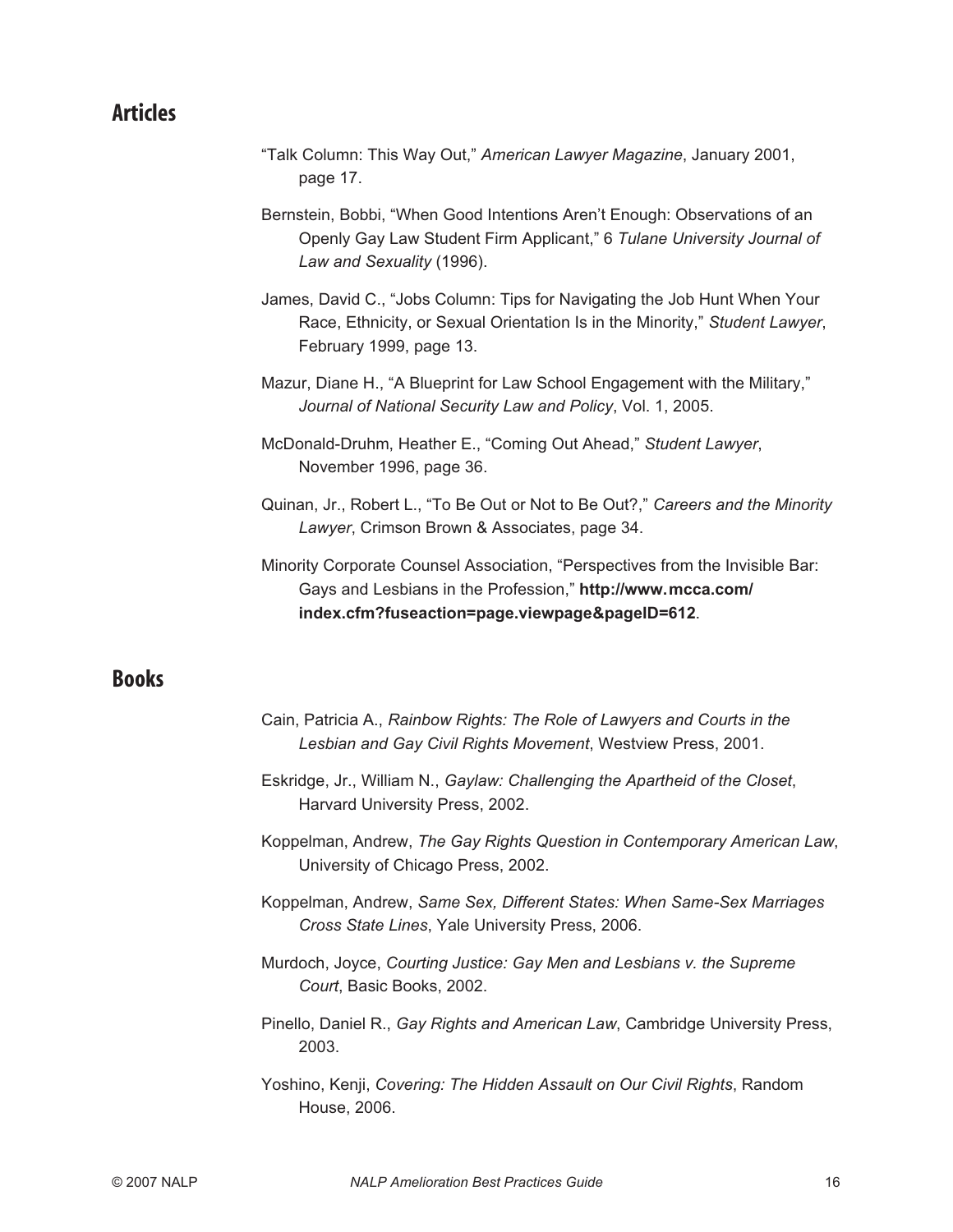### **Online Resources**

- *Solomon Response* (**[www.solomonresponse.org](http://www.solomonresponse.org)**). A comprehensive website with links to a detailed history of the Solomon Amendment, forms of amelioration, and resources and ideas for students and faculty members to raise awareness and fight discrimination.
- *Society of American Law Teachers* (SALT) (**[www.saltlaw.org/solomon](http://www.saltlaw.org/solomon)**). An excellent resource on the Solomon Amendment and related topics created by the Society of American Law Teachers (SALT).
- *Servicemembers' Legal Defense Network* (SLDN) (**[www.sldn.org](http://www.sldn.org)**). Servicemembers Legal Defense Network (SLDN) is a national, nonprofit legal services, watchdog, and policy organization dedicated to ending discrimination against and harassment of military personnel affected by "Don't Ask, Don't Tell" and related forms of intolerance. This site provides up-to-the-minute information for LGBT military members as well as legal resources.
- *Minority Corporate Counsel Association* (**[www.mcca.com](http://www.mcca.com)**). The Minority Corporate Counsel Association (MCCA) was founded to advocate for the expanded hiring, retention, and promotion of minority attorneys in corporate law departments and the law firms that serve them. The "Research" section of MCCA's site (accessed by clicking on the Research link) features excellent resources including one entitled, "Perspectives from the Invisible Bar: Gays and Lesbians in the Profession." Under "Interest Areas," the page accessed by clicking the "Research" link also offers a list of resources for or about gay and lesbian attorneys.
- *Human Resources Campaign* (**[www.hrc.org](http://www.hrc.org)**). The Human Rights Campaign is America's largest civil rights organization working to achieve gay, lesbian, bisexual, and transgender equality. HRC's website features a list of "Best Places to Work for GLBT Equality" (**<http://www.hrc.org/placestowork/>**), and the topical breakdown of best places to work includes law firms. In addition, the "Your Community" link on HRC's website leads to information on state organizations, as well as on state laws and legislation.
- *Pride Law Fund* (**[www.pridelawfund.org](http://www.pridelawfund.org)**). Pride Law Fund strives to support work that promotes the legal rights of the LGBT community, and people living with HIV and AIDS, by funding legal services and projects and by sponsoring education and outreach. The Roberta Achtenberg, Steven Block, and Mary Morgan Summer Fellowship Programs are open to law students working under the supervision of an attorney at a 501(c)(3) tax exempt nonprofit organization anywhere in the country. The Tom Steel Post-Graduate Fellowship funds a new lawyer each year to work in the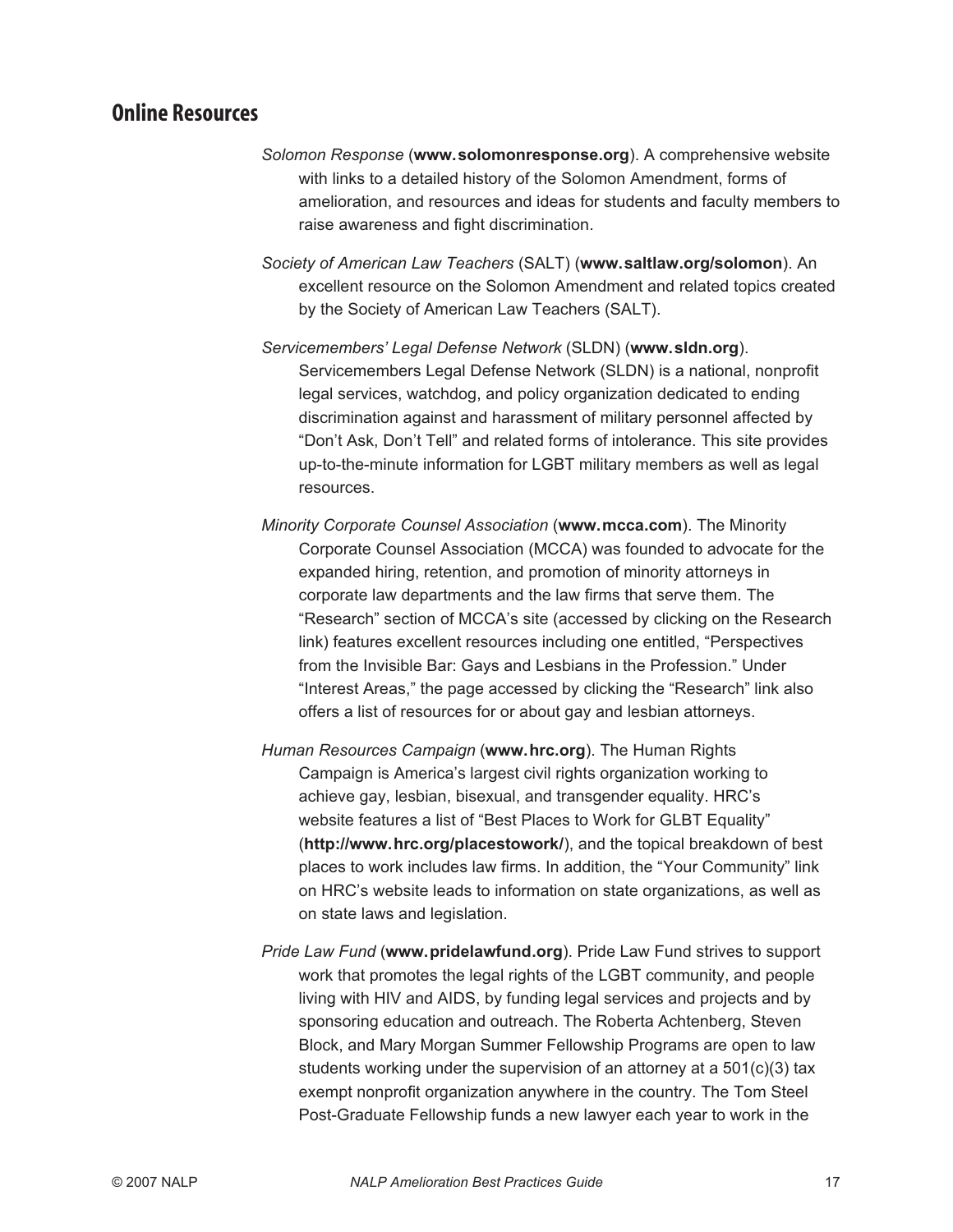United States on an innovative, public interest law project that serves the LGBT community. Please check the website for deadline information.

- *Point Foundation* (**[www.thepointfoundation.org](http://www.thepointfoundation.org)**). The Point Foundation is the first and only nationwide LGBT scholarship organization that focuses exclusively on granting assistance to undergraduate, graduate, and post-graduate students of distinction.
- *Queer Resources Directory* (**[www.qrd.org](http://www.qrd.org)**). This is an online directory with information about legal employers, companies with nondiscrimination policies inclusive of sexual orientation, and companies providing domestic partner benefits.
- *Bill and Ann Shepherd Legal Scholarship* (**[www.equityfoundation.org](http://www.equityfoundation.org)**). A scholarship between \$1,000-\$3,000 is offered by the founders of PFLAG, Bill and Ann Shepherd. Although based in Oregon, the applicant doesn't have to be from Oregon or intend to practice there.

## **Voluntary Bar Associations**

The *National Lesbian and Gay Law Association* (**[www.nlgla.org](http://www.nlgla.org)**). NLGLA is the voice of the LGBT legal profession. This professional association, an affiliate of the American Bar Association since 1992, sponsors Lavender Law, an annual CLE conference for the LGBT legal community. Each year, Lavender Law offers a Career Fair for LGBT law students and lateral candidates. (See **[www.](http://www.lavenderlaw.org) [lavenderlaw.org](http://www.lavenderlaw.org)**, also accessible through NLGLA's main website, for information on Lavender Law.) NLGLA also offers networking to its more than 20 affiliated state, regional, or local LGBT bar associations across the country. For the most current list of voluntary bar associations affiliated with NLGLA, go to **[www.](http://www.nlgla.org) [nlgla.org](http://www.nlgla.org)** and click on *About > Affiliates.* This online list includes links to websites (although not all affiliates have websites) as well as e-mail links to contacts for some of the affiliates. The following is a list of the affiliates and their URLs at the time this *Guide* was compiled.

- California Los Angeles: *Lesbian and Gay Lawyers Association of Los Angeles* (**[www.lgla.net](http://www.lgla.net)**).
- California Sacramento: *SAC Lawyers for the Equality of Gays and Lesbians* (**[www.saclegal.org](http://www.saclegal.org)**).
- California San Diego: *Tom Homann Law Association* (**[www.thla.org](http://www.thla.org)**).
- California San Francisco: *Bay Area Lawyers for Individual Freedom* (**[www.balif.org](http://www.balif.org)**).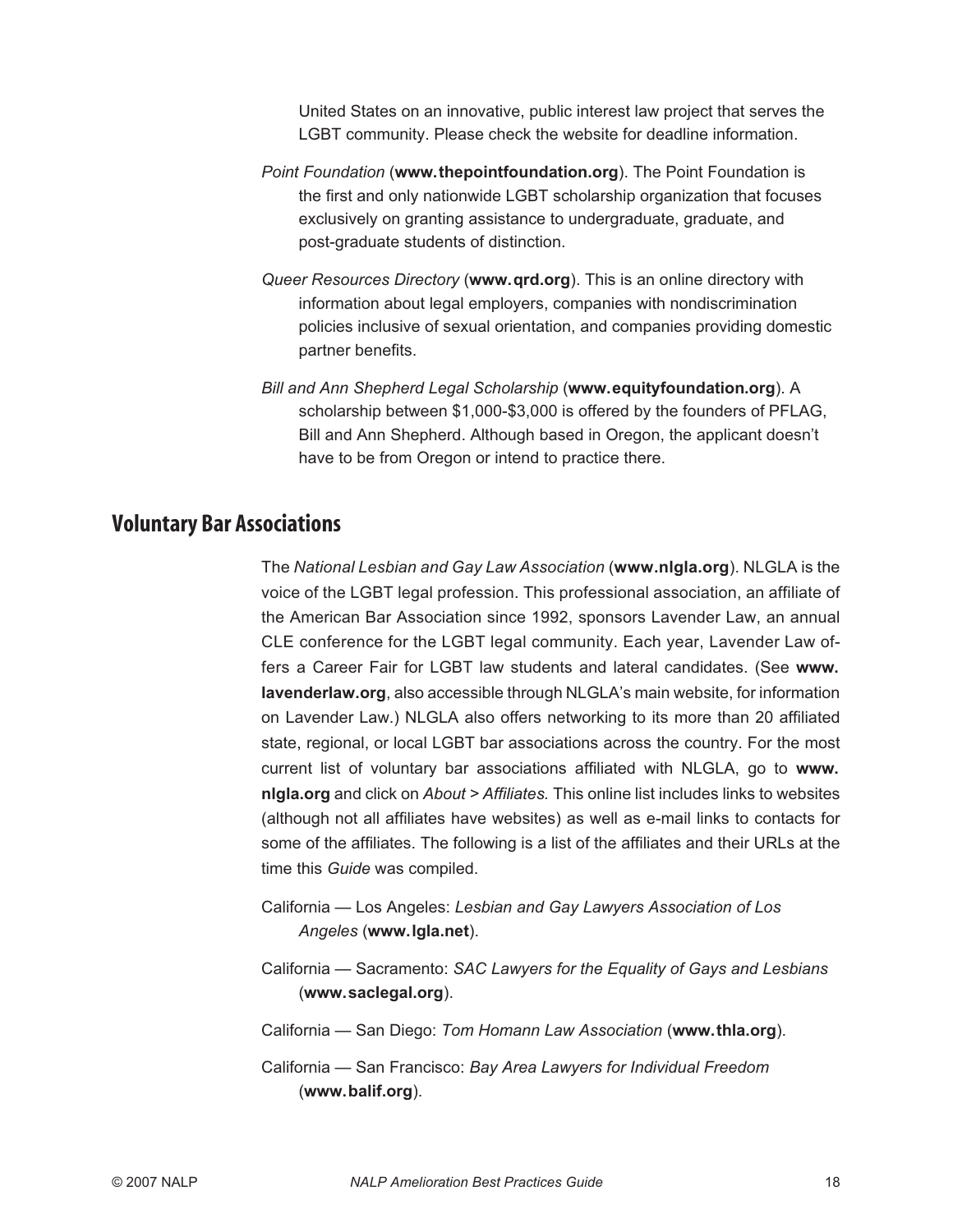- Colorado: *Colorado Gay Lesbian Bisexual Transgender Bar Association* (**[www.coloradoglbtbar.org](http://www.coloradoglbtbar.org)**).
- Washington, DC: *GAYLAW* (**[www.GayLaw.org](http://www.gaylaw.org)**).
- Florida: *Central Florida Gay & Lesbian Law Association* (Central Florida GALLA) (**[www.cfglla.org](http://www.cfglla.org)**).
- Georgia: *Stonewall Bar Association of Georgia* (**[www.stonewallbar.org](http://www.stonewallbar.org)**).
- Illinois Chicago: *Lesbian and Gay Bar Association of Chicago* (**[www.chilagbac.org](http://www.chilagbac.org)**).
- Maine: *Maine Lesbian & Gay Law Association* (MeLeGal).
- Massachusetts: *Massachusetts Lesbian and Gay Bar Association* (**[www.mlgba.org](http://www.mlgba.org)**).
- Michigan: *Stonewall Bar Association*.
- Minnesota: *Minnesota Lavender Bar Association* (**[www.mnlavbar.org](http://www.mnlavbar.org)**).
- Missouri: *Lawyers for Equality*.
- New Mexico: *New Mexico Lesbian and Gay Lawyers Association* (**[www.outlawyersnm.org](http://www.outlawyersnm.org)**).
- New York Region: *Lesbian and Gay Bisexual and Transgender Law Association of Greater New York* (**[www.le-gal.org](http://www.le-gal.org)**).
- North Carolina: *North Carolina Gay and Lesbian Attorneys* (**[www.ncgala.org](http://www.ncgala.org)**).
- Ohio: *Ohio Human Rights Bar Association* (OHRBA).
- Oregon: *Oregon Gay and Lesbian Law Association* (**[www.ogalla.org](http://www.ogalla.org)**).
- Pennsylvania: *Gay and Lesbian Lawyers of Philadelphia* (**[www.galloplaw.org](http://www.galloplaw.org)**).
- Texas Dallas: *Dallas Gay and Lesbian Bar Association* (**[www.dglba.org](http://www.dglba.org)**).
- Texas Houston: *Stonewall Law Association of Greater Houston* (**[www.slagh.com](http://www.slagh.com)**).
- Utah: *Utah Lawyers for Human Rights*.
- Washington State: *QLAW: The GLBT Bar Association of Washington* (**[www.q-law.org](http://www.q-law.org)**).
- Judiciary: *International Association of Lesbian and Gay Judges* (**<http://home.att.net/~ialgj/>**).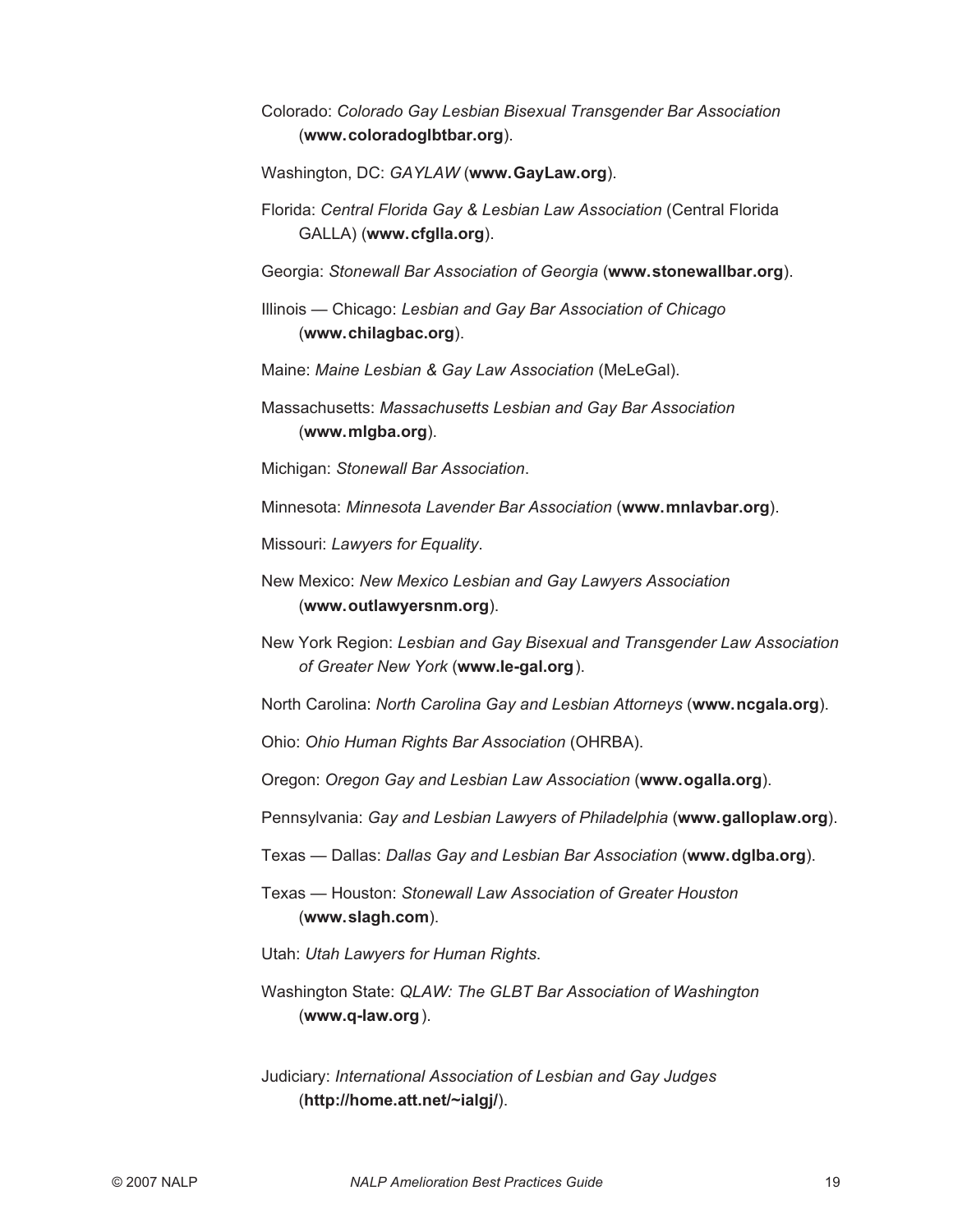# **Appendices**

- **Appendix A:** Survey Materials
- **Appendix B:** Sample Dean's Letter and Sample Law School Statements on Military **Recruiting**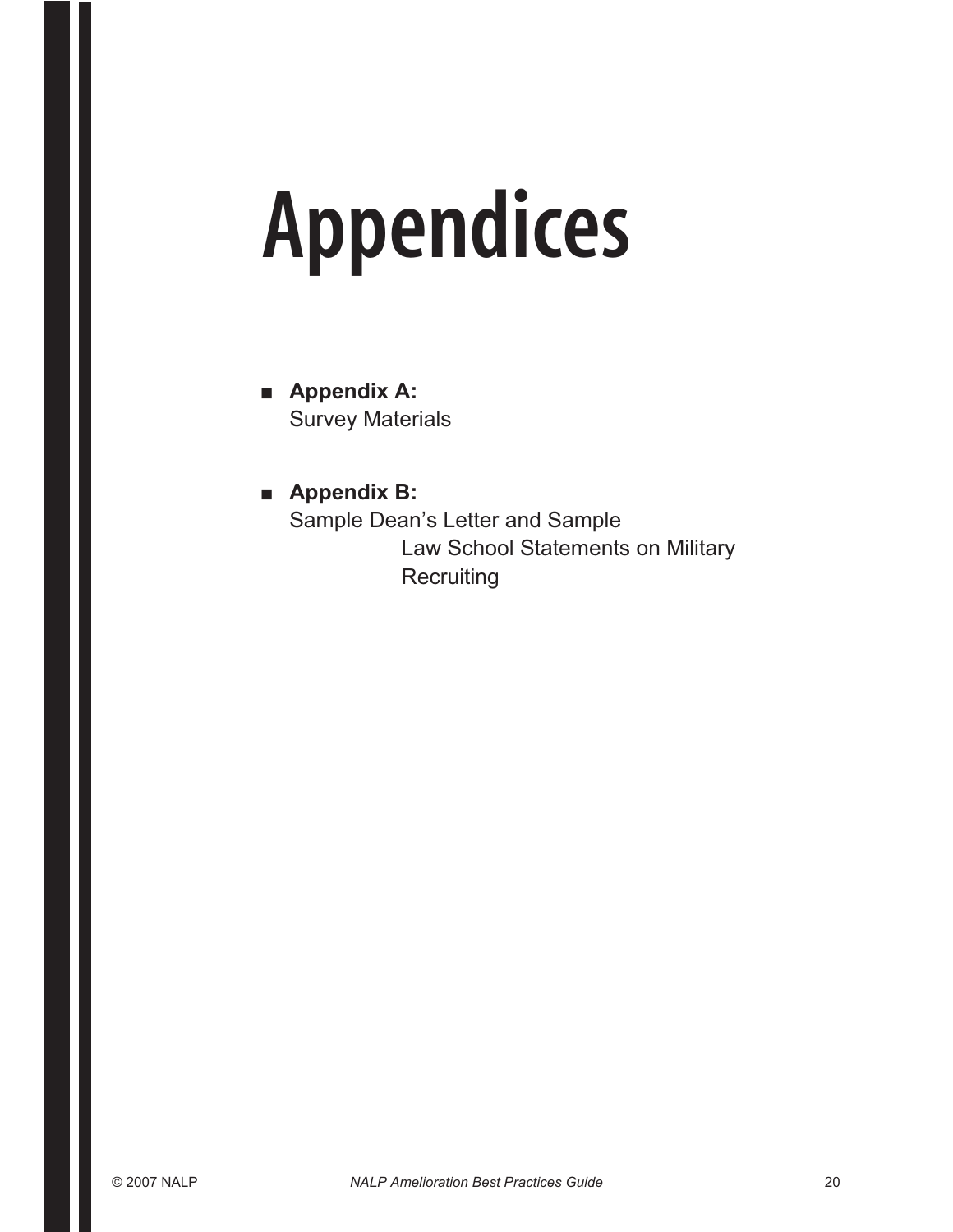# **APPENDIX A: Survey**

The survey was administered between November 15 and December 15, 2006, and was sent to the primary NALP representative at all US member schools. A copy of the survey instrument that includes summary responses follows. The survey made two basic inquiries of each school, asking them to document faculty and staff led responses related to Solomon and then, separately, student led responses and activities. The survey also asked respondents to distinguish between activities that were initiated on campus prior to the *FAIR* decision and those that were initiated after the *FAIR* decision. The survey was not designed as a piece of social science research. Rather, it was meant to be an informal survey to gauge current amelioration practices at US law schools and to try to determine whether those practices have changed since the *FAIR* decision. By designing a survey instrument that listed possible activities and actions, we also hoped to suggest to our member law schools a range of additional strategies they might consider.

The response rate for the survey was very good, at 58%, with 112 out of 192 US law schools providing a completed survey. The responses were distributed remarkably evenly across NALP's five geographic regions, and also across law schools based on size; urban, suburban, and rural location; and public/private status. The response rate and the distribution of responses across law schools suggest that the results provide a good, representative window onto law school practices across the country. As a practical matter, the survey was sent to chief career services officers at each law school, and they were encouraged to share copies of the survey with GLBT student organizations, as well as with interested faculty and staff members, before finalizing their responses.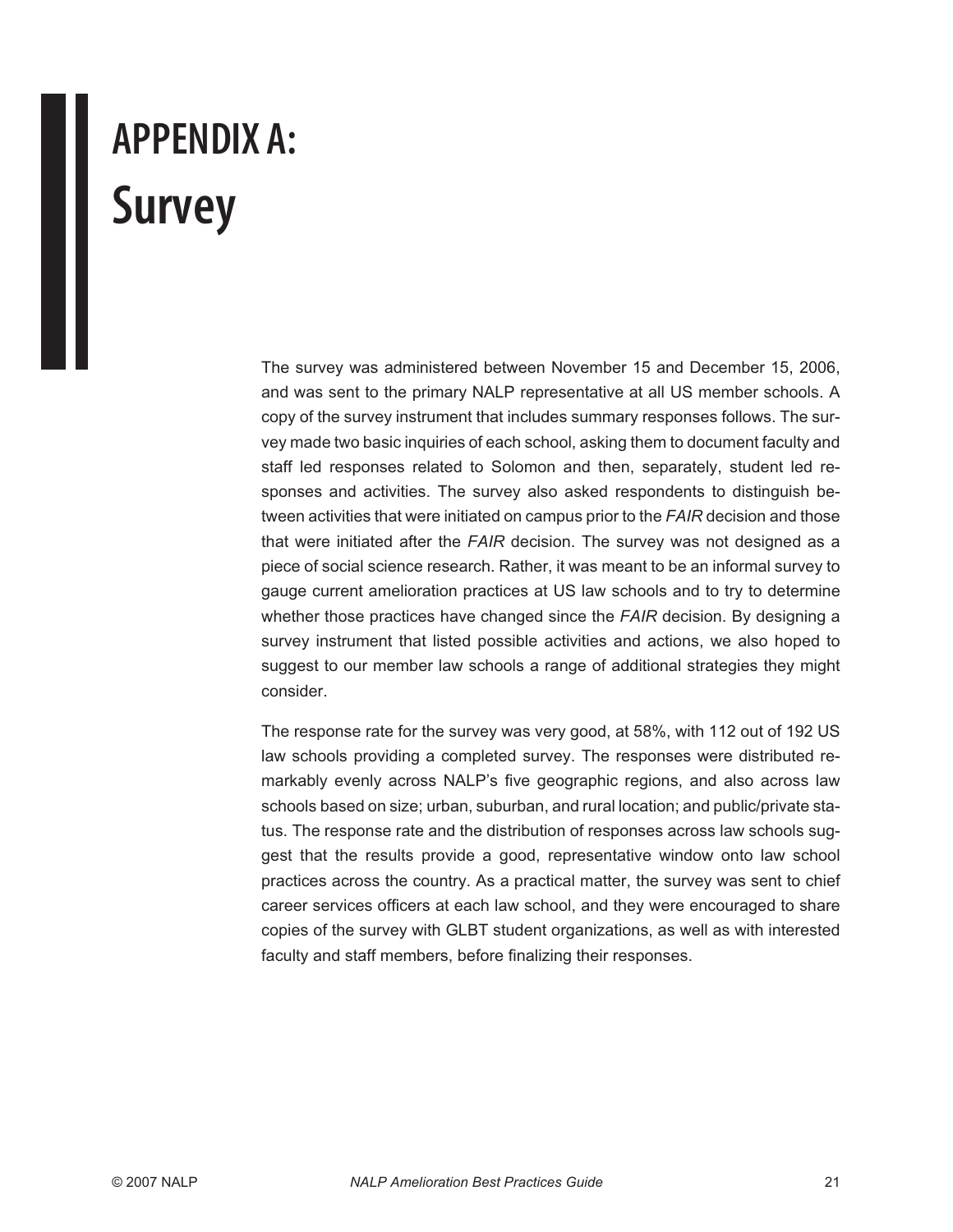# Amelioration Best Practices Survey with Summary Results

The purpose of this survey is to find out what steps U.S. law schools have taken to respond to the on-campus presence of military recruiters, and to collect information about new ameliorative initiatives since *FAIR v. Rumsfeld* was decided in March 2006. Please answer the following questions to the best of your ability. Your responses will be kept confidential and used only in group summaries. Your school will not be identified by name or any other distinguishing feature in any report of the findings of this survey. **Responses were due by December 15, 2006, and were received by 112 of the 192 ABA-approved US law schools.**

We are grateful for your help. If you have questions about the survey please contact James Leipold at the NALP office at 202-835-1001 or jleipold@nalp.org.

1. Have members of the US military JAG Corps visited your school to recruit since the *FAIR v. Rumsfeld* case was decided by the Supreme Court in March 2006?

> - Yes **98%** -No **2%**

| Is there a member of your school's faculty and/or staff |
|---------------------------------------------------------|
| who is designated to coordinate matters relating to the |
| Solomon Amendment?                                      |

| 3. Does your law school have an officially recognized GLBT |
|------------------------------------------------------------|
| (Gay, Lesbian, Bisexual, and Transgender) student          |
| organization?                                              |

No **37%**

|  |  | $\Box$ Yes 88% |  |  | $\Box$ No 12% |
|--|--|----------------|--|--|---------------|
|--|--|----------------|--|--|---------------|

- Yes **63%** -

4. Does a member of the career services office meet regularly with your GLBT students to discuss the military's presence at your school?

| $\Box$ No 56%<br>$\Box$ Yes 44% |  |  |
|---------------------------------|--|--|
|---------------------------------|--|--|

Listed below are a variety of actions and activities (not limited to those coordinated by the career services office), that some law schools have instituted in response to the Solomon Amendment or to support their GLBT students in general. For each of the practices listed below, please indicate whether the practice began before the *FAIR v. Rumsfeld* decision, happened for the first time since the decision, or is not a practice on your campus.

#### Staff and faculty led responses and activities: (Use checkmarks to indicate the appropriate response for each item.)

|    |                                                                                                                                           | Initiated prior to<br><b>FAIR v. Rumsfeld</b><br>decision | <b>Initiated after</b><br><b>FAIR v. Rumsfeld</b><br>decision | Not a practice on<br>our campus |
|----|-------------------------------------------------------------------------------------------------------------------------------------------|-----------------------------------------------------------|---------------------------------------------------------------|---------------------------------|
| 5. | Circulating or posting law school's nondiscrimination policy                                                                              | 96%                                                       | 1%                                                            | 3%                              |
| 6. | Circulating or posting a statement specifically addressing military<br>recruiting on campus                                               | 82%                                                       | 4%                                                            | 14%                             |
| 7. | Circulating or posting a letter from the dean stating the law school's<br>position on military hiring policies                            | 48%                                                       | 2%                                                            | 50%                             |
| 8. | Organizing a panel discussion or other event with GLBT attorneys<br>discussing their careers                                              | 56%                                                       | 8%                                                            | 36%                             |
| 9. | Funding GLBT students to attend off-campus events or<br>programming (e.g., Lavender Law)                                                  | 55%                                                       | 5%                                                            | 40%                             |
|    | 10. Facilitating a GLBT attorney-student mentoring program                                                                                | 15%                                                       | 6%                                                            | 79%                             |
|    | 11. Establishing a Solomon Amendment task force (or similar group<br>focused on ameliorative efforts)                                     | 33%                                                       | 1%                                                            | 66%                             |
|    | 12. Sponsoring events with local GLBT advocacy organizations                                                                              | 42%                                                       | 5%                                                            | 52%                             |
|    | 13. Displaying rainbow flags, "Safe Zone" signs, or other expressions of<br>solidarity with GLBT students                                 | 50%                                                       | 2%                                                            | 48%                             |
|    | 14. Submitting letters, editorials, or articles to local or national media<br>outlets about the Solomon Amendment and military recruiting | 20%                                                       | 3%                                                            | 77%                             |
|    | 15. Funding one or more fellowships for summer or post-graduate work<br>on GLBT issues                                                    | 15%                                                       | 3%                                                            | 82%                             |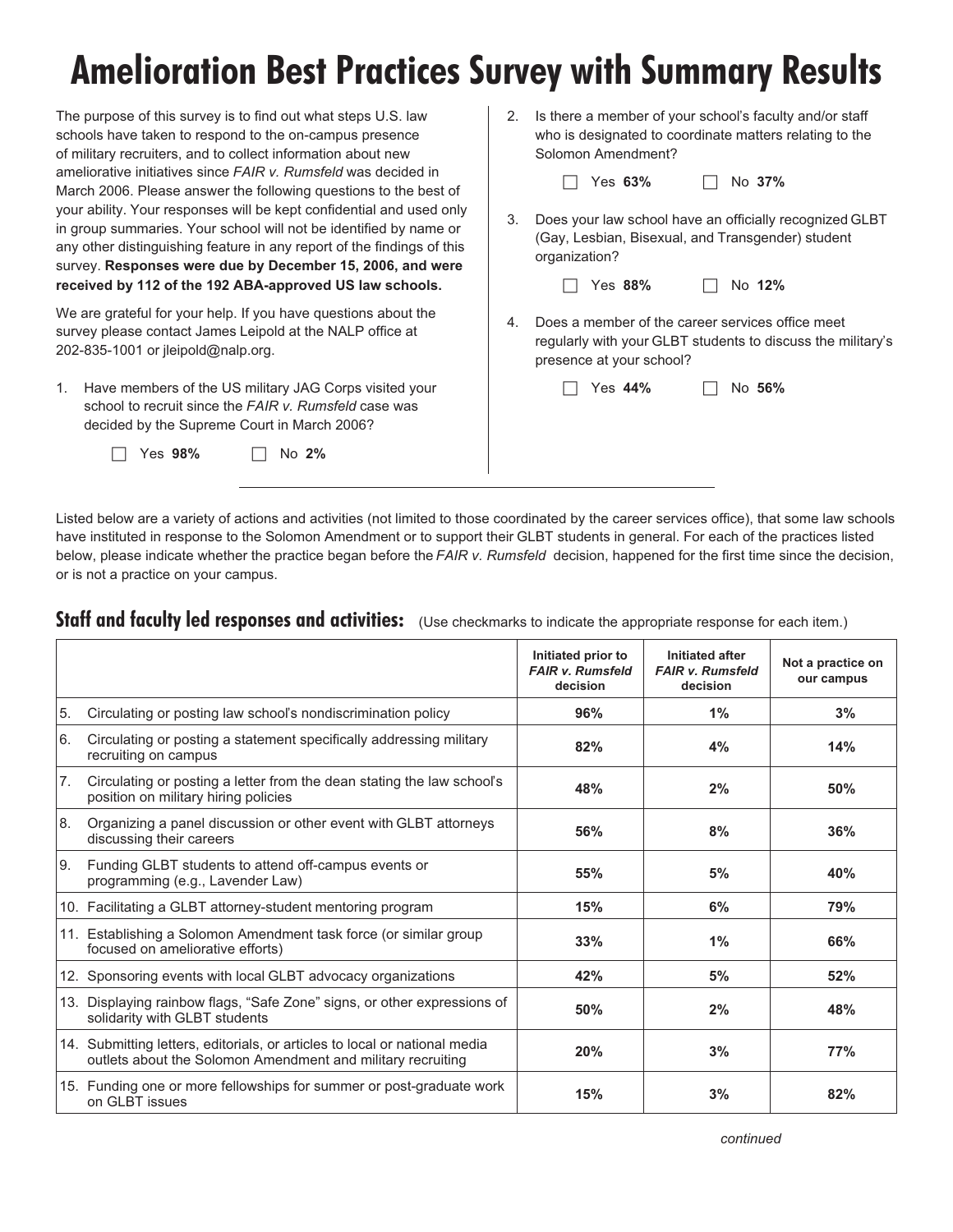|                                                                                                                        | Initiated prior to<br><b>FAIR v. Rumsfeld</b><br>decision | Initiated after<br><b>FAIR v. Rumsfeld</b><br>decision | Not a practice on<br>our campus |
|------------------------------------------------------------------------------------------------------------------------|-----------------------------------------------------------|--------------------------------------------------------|---------------------------------|
| 16. Amending law school's nondiscrimination policy to specifically<br>address military recruiting                      | 50%                                                       | 4%                                                     | 46%                             |
| 17. Lobbying or otherwise contacting members of Congress about the<br>"Don't Ask, Don't Tell" policy                   | 5%                                                        | 3%                                                     | 92%                             |
| 18. Offering a class or seminar on "Sexual Orientation and the Law"                                                    | 56%                                                       | 4%                                                     | 40%                             |
| 19. Hosting, co-sponsoring, moderating, and/or participating in an event<br>organized by the GLBT student organization | 77%                                                       | 4%                                                     | 19%                             |
| 20. Speaking at an academic or professional conference about military<br>recruiting or the Solomon Amendment           | 19%                                                       | 2%                                                     | 79%                             |
| 21. Serving as the faculty or staff advisor to the GLBT student<br>organization                                        | 67%                                                       | 2%                                                     | 31%                             |
| 22. Conducting a teach-in, debate, or panel discussion on "Don't Ask,<br>Don't Tell"                                   | 45%                                                       | 5%                                                     | 50%                             |
| 23. Circulating a petition or similar document expressing opposition to<br>the Solomon Amendment                       | 19%                                                       | 3%                                                     | 78%                             |
| 24. Promoting faculty and staff outreach to GLBT students                                                              | 68%                                                       | 2%                                                     | 30%                             |
| 25. Including discussion or examination of Solomon Amendment or<br>"Don't Ask, Don't Tell" policy in courses           | 37%                                                       | 2%                                                     | 61%                             |

26. Other faculty or staff initiated actions or activities not referenced above (please describe):

Listed below are a variety of actions and activities some law students have instituted in response to the Solomon Amendment. For each of the practices listed below, please indicate whether the practice began before the *FAIR v. Rumsfeld* decision, happened for the first time since the decision, or is not a practice on your campus.

#### Student led responses and activities: (Use checkmarks to indicate the appropriate response for each item.)

|                                                                                                                                                        | Initiated prior to<br><b>FAIR v. Rumsfeld</b><br>decision | Initiated after<br><b>FAIR v. Rumsfeld</b><br>decision | Not a practice on<br>our campus |
|--------------------------------------------------------------------------------------------------------------------------------------------------------|-----------------------------------------------------------|--------------------------------------------------------|---------------------------------|
| 27. Promoting attendance at off-campus GLBT networking events or<br>programming (e.g., Lavender Law)                                                   | 81%                                                       | 3%                                                     | 16%                             |
| 28. Organizing or sponsoring a panel discussion, teach-in, debate or<br>other event on the Solomon Amendment and the "Don't Ask, Don't<br>Tell" policy | 53%                                                       | 3%                                                     | 44%                             |
| 29. Staffing informational tables on military hiring and the Solomon<br>Amendment                                                                      | 30%                                                       | 8%                                                     | 62%                             |
| 30. Serving on a Solomon Amendment task force (or a similar group<br>focused on ameliorative efforts)                                                  | 27%                                                       | 4%                                                     | 69%                             |
| 31. Drafting or circulating a petition or similar document expressing<br>opposition to the Solomon Amendment                                           | 26%                                                       | 4%                                                     | 70%                             |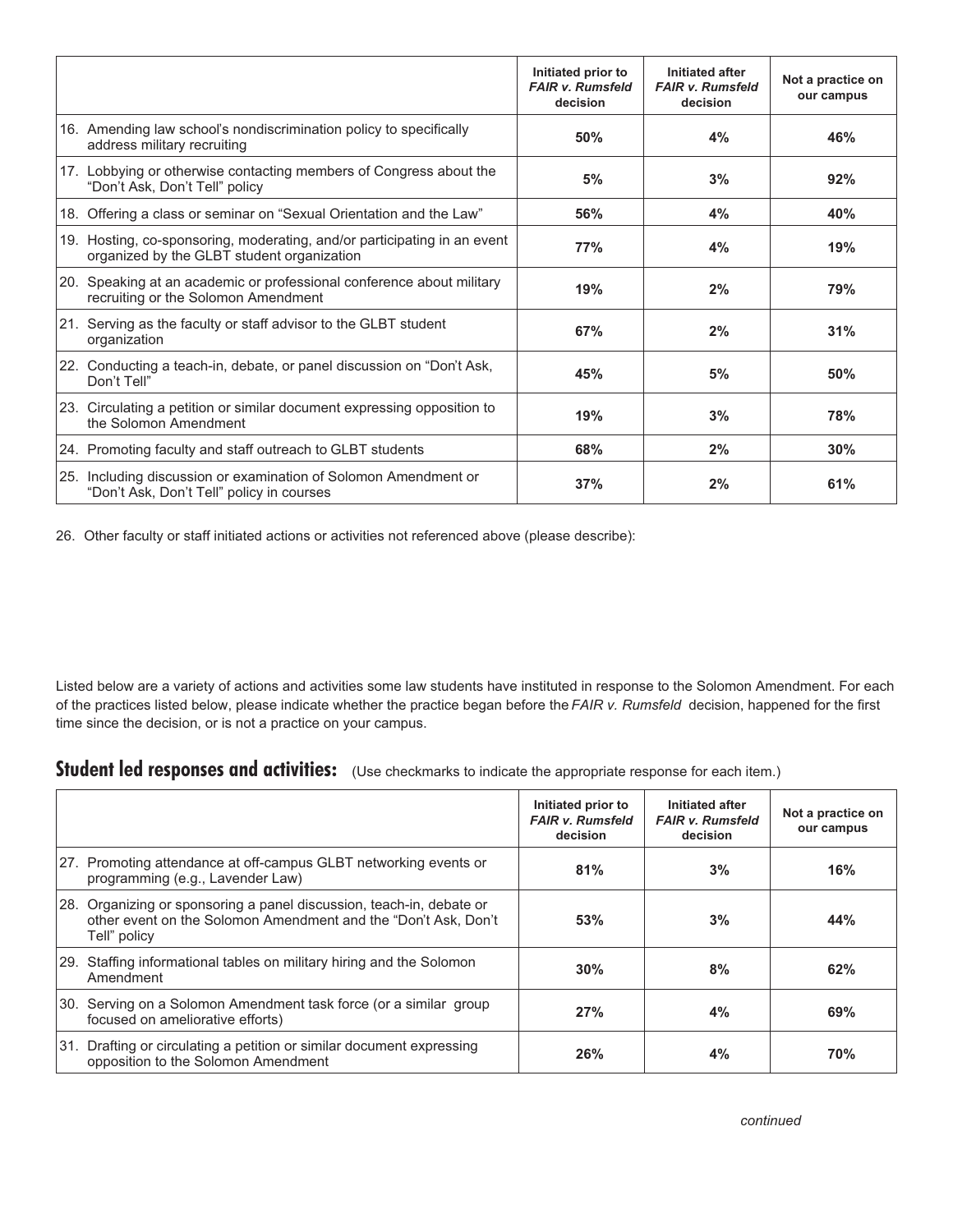|                                                                                                    | Initiated prior to<br><b>FAIR v. Rumsfeld</b><br>decision | Initiated after<br><b>FAIR v. Rumsfeld</b><br>decision | Not a practice on<br>our campus |
|----------------------------------------------------------------------------------------------------|-----------------------------------------------------------|--------------------------------------------------------|---------------------------------|
| 32. Promoting widespread awareness of the Solomon Amendment<br>among other students by:            |                                                           |                                                        |                                 |
| Making announcements in class<br>a.                                                                | 17%                                                       | 3%                                                     | 80%                             |
| Posting flyers around campus<br>b.                                                                 | 47%                                                       | 4%                                                     | 49%                             |
| Distributing pins or stickers<br>C.                                                                | 32%                                                       | 6%                                                     | 63%                             |
| Using website, email, or other electronic communication<br>d.                                      | 39%                                                       | 6%                                                     | 55%                             |
| Other:<br>$e_{1}$                                                                                  |                                                           |                                                        |                                 |
| 33. Protesting or picketing military recruiters on campus                                          | 25%                                                       | 8%                                                     | 67%                             |
| 34. Attending or organizing an off-campus protest                                                  | 15%                                                       | 0%                                                     | 85%                             |
| 35. Disseminating information about recent surveillance of GLBT<br>student groups by the Pentagon  | 5%                                                        | 7%                                                     | 88%                             |
| 36. Lobbying or otherwise contacting members of Congress about the<br>Don't Ask, Don't Tell policy | 14%                                                       | 6%                                                     | 80%                             |

37. Other student initiated actions or activities not referenced above (please describe):

39. In which NALP region is your school located?

38. Please use this space to tell us anything else that you feel is important or noteworthy about the response to the Solomon Amendment at your law school. It would be helpful if you would describe any additional ameliorative steps that your school has taken that are not captured above. Finally, if there was something new or different about the campus response this year in the wake of the Court's decision in *FAIR* that has not been captured in the questions above, please use this space to highlight that for us.

**Demographic Information:** To assist in grouping schools for analysis, please answer the following questions. Your school will not be identified by name or by any other distinguishing feature in any report of the findings of this survey.

|                                                                                                                                                 | Northeast 18%                                          | Mid-Atlantic 14% |             | Southeast 25%      | Midwest 23% | West/Rocky Mountain 22% |  |
|-------------------------------------------------------------------------------------------------------------------------------------------------|--------------------------------------------------------|------------------|-------------|--------------------|-------------|-------------------------|--|
|                                                                                                                                                 | 40. How would you characterize your school's location? |                  |             |                    |             |                         |  |
|                                                                                                                                                 | Urban 65%                                              | Suburban 22%     |             | Rural 13%          |             |                         |  |
|                                                                                                                                                 | 41. What is the size of your JD population?            |                  |             |                    |             |                         |  |
|                                                                                                                                                 | $0-500$ 23%                                            | 501-1000 54%     |             | 1001 or larger 23% |             |                         |  |
|                                                                                                                                                 | 42. Law school is:                                     |                  |             |                    |             |                         |  |
|                                                                                                                                                 | Public/state-supported 36%                             |                  | Private 64% |                    |             |                         |  |
|                                                                                                                                                 | 43. Name of your law school (Optional):                |                  |             |                    |             |                         |  |
| Note: If you supply your school's name, it will be used only to contact you if there are questions about your survey response. Your school will |                                                        |                  |             |                    |             |                         |  |

*Note: If you supply your school's name, it will be used only to contact you if there are questions about your survey response. Your school will not be identified by name or any other distinguishing feature in any report of the survey findings.*

**Please fax your completed survey to 202-835-1112 or mail it to: NALP, 1025 Connecticut Avenue NW, Suite 1110, Washington, DC 20036-5413.**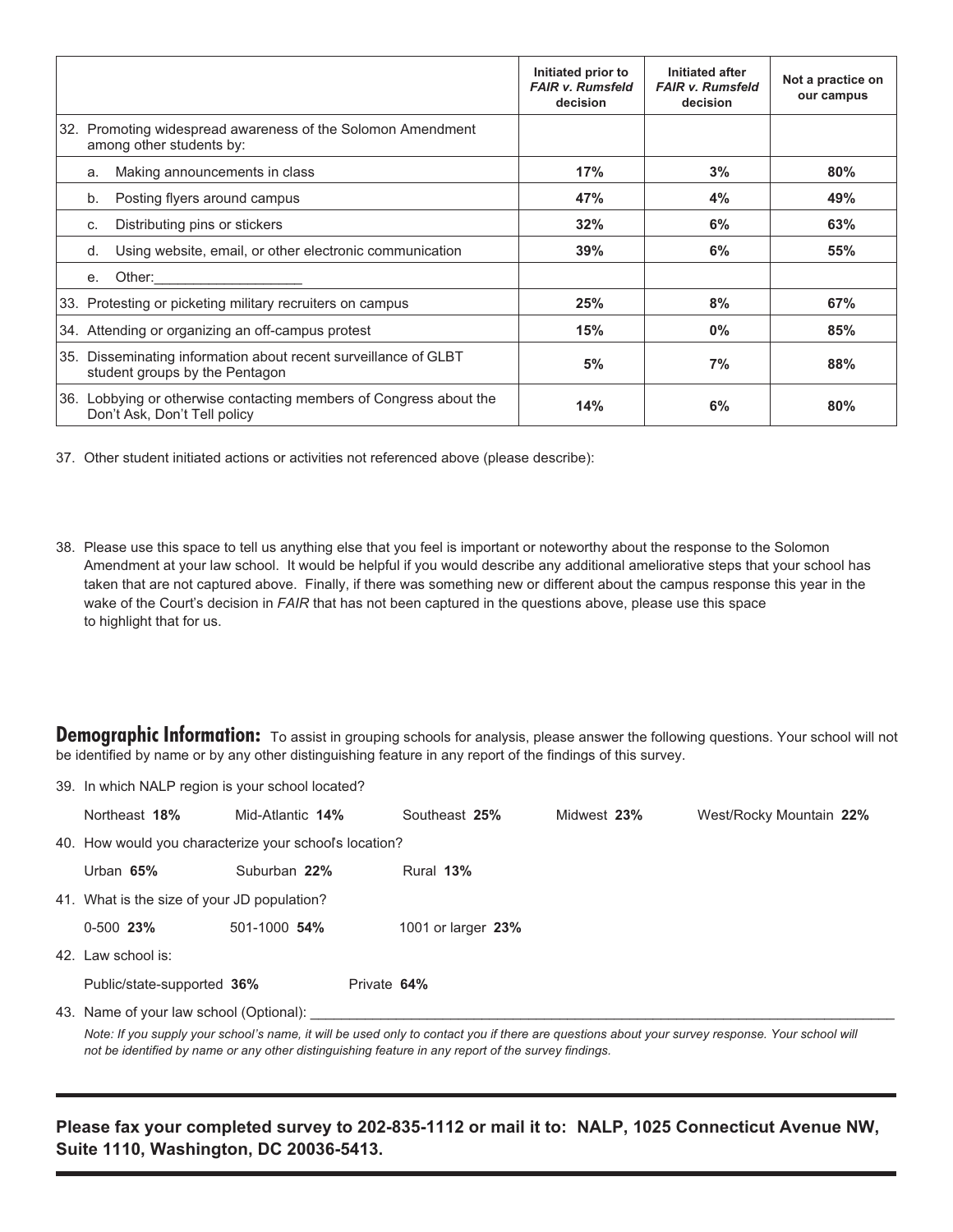# **APPENDIX B: Sample Statements on Military Recruiting**

*This Appendix presents a sample dean's message on military recruiting and sample statements on military recruiting from several law schools. These statements were provided by schools at the time this Guide was compiled and may or may not represent the current statements of these schools. The sample statements are included to assist law schools as they formulate or update their own statements. These samples are not meant to substitute for the necessity of seeking the most current information on the Solomon Amendment and of seeking advice from law school administrators and from legal counsel as appropriate in the development of statements on military recruitment.*

# **Sample Dean's Message, Golden Gate University School of Law, San Francisco, CA Military Recruiting at GGU This Week**

As many of you know, last spring the US Supreme Court ruled in *FAIR v. Rumsfeld* that law schools are obliged to allow the military to recruit on their campuses or risk losing federal funding. Although the military's policy barring openly gay and lesbian individuals from serving in the armed forces is a violation of GGU's anti-discrimination policy, the University has determined that it has no choice but to allow military recruiters to participate in our fall recruitment program. Representatives from the Army, Navy, Air Force, and Marines will be on campus this Thursday, October 5, to interview students for employment opportunities with the JAG Corps. No other employer who would choose to discriminate against members of our student body would be allowed to use the resources of the Law Career Services Office. That we are compelled to allow them on campus by the threat of having our federal funds withdrawn should be of great concern to every member of our law school community. I encourage those of you with questions or feedback on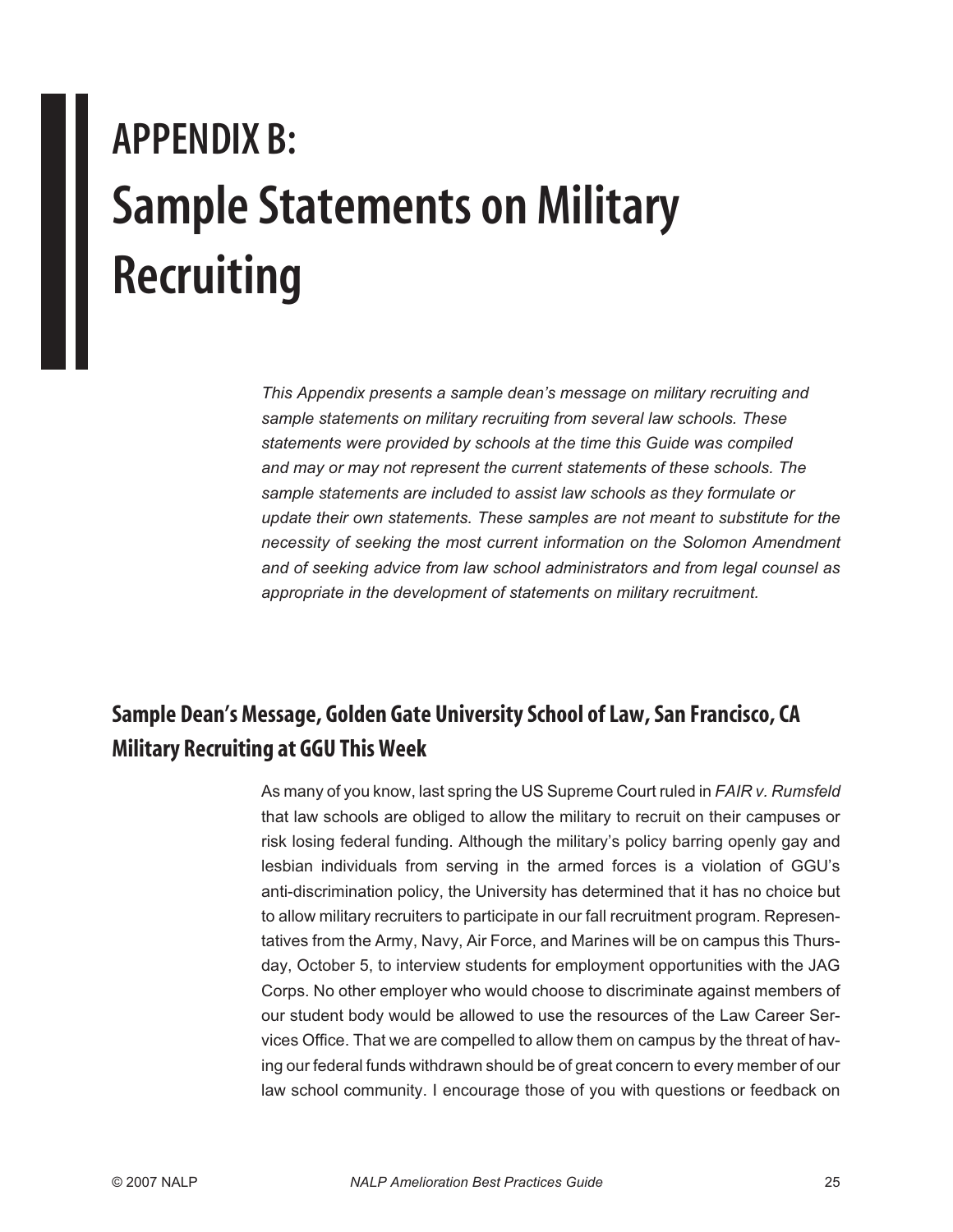this decision to contact Susanne Aronowitz, Associate Dean for Law Career Services, or speak to me directly.

The School of Law has taken affirmative steps to ameliorate the presence of the military recruiters and their refusal to hire LGBT students. For example, in the past several years GGU has been a sponsor of the annual BALIF Dinner and the Pride Law Fund Golf Tournament. The School of Law has offered funding to students attending the Lavender Law Career Fair and Conference. A rainbow flag hangs outside the interview rooms when the military is on campus and flyers containing the Law Career Services Office's Statement on Military Recruiting are posted online and around the building. Students have staffed information tables to educate people about "Don't Ask, Don't Tell" and the military's discriminatory hiring practices. Last year GGU's Federalist Society and the American Constitution Society co-hosted a debate on the constitutionality of the Solomon Amendment featuring Professor Peter Keane and Boalt Hall Professor John Yoo. Angela Dalfen, Assistant Director for Public Interest and Student Leadership Programs, has recently been asked to Chair a NALP Work Group charged with creating a "best practices" guide to ameliorating the effects of military recruiting on law school campuses.

I regret that we must open our doors to employers who would refuse to hire any one of our students on the basis of sexual orientation alone and look forward to the day when the armed forces are open to all those who wish to serve.

# **Statement on Military Recruiting Cornell University School of Law, Ithaca, NY**

#### **Notice to the Law School Community**

Cornell Law School is committed to a policy against discrimination in employment based on race, color, religion, national origin, ancestry, sex, sexual orientation, marital status, age, or handicap. The facilities of the Career Office may be denied to employers whose behavior contravenes our faculty policy prohibiting discrimination based on the above-listed factors. Visiting employers must sign a statement indicating compliance with this policy.

The military discriminates on the basis of sexual orientation, which is not permitted by Cornell Law School's nondiscrimination policy and the Association of American Law Schools bylaws. The Law School permits the military to interview on campus because of the loss of financial aid funds that would otherwise be imposed under the Solomon Amendment, and because the Law School is required to do so by Cornell University policy.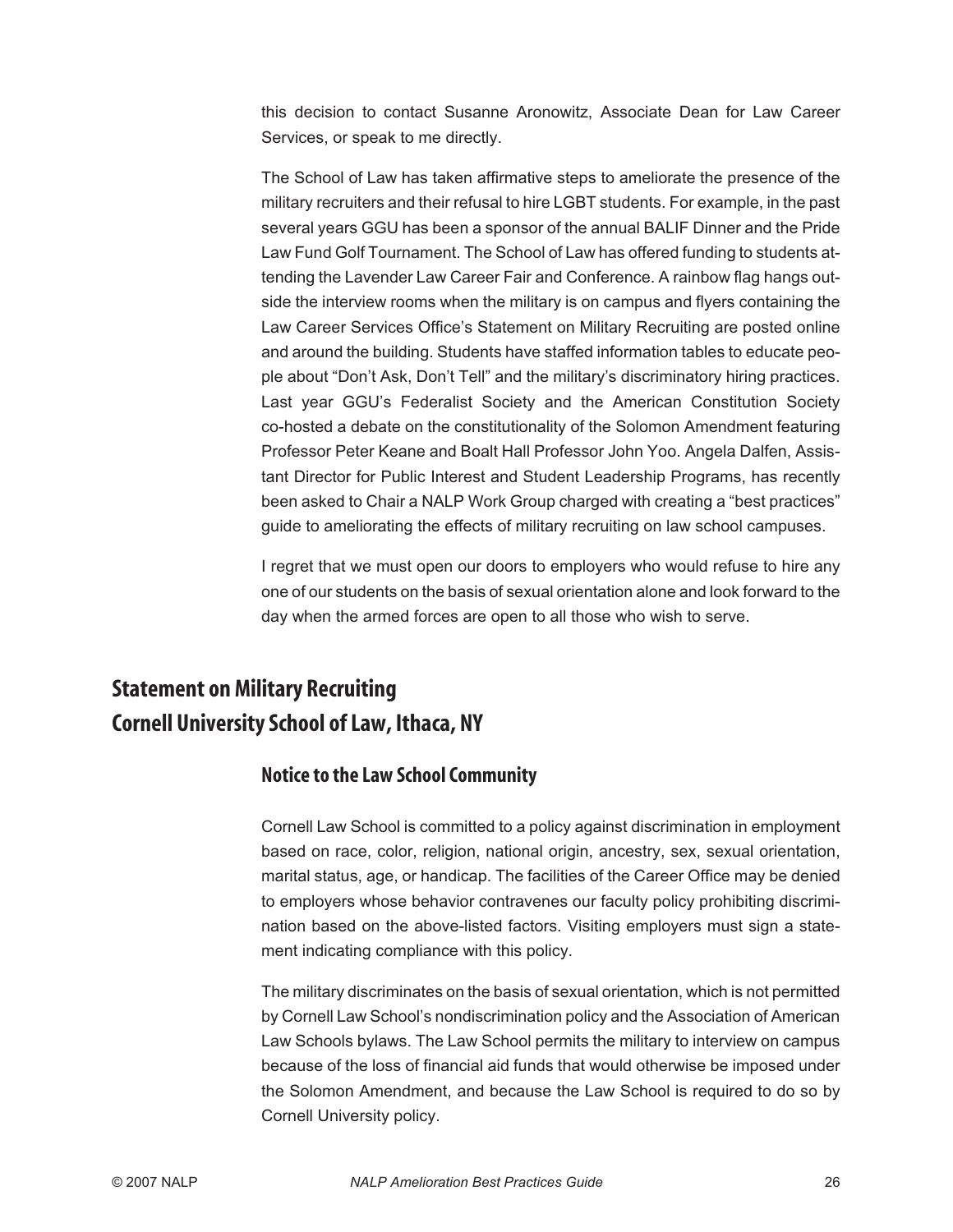# **Statement on Military Recruiting Santa Clara University School of Law, Santa Clara, CA**

#### **Law Career Services Non Discrimination Policy**

Law Career Services accepts job postings and on-campus interview requests only from employers who agree to adhere to the following policy:

- 1. Santa Clara University does not discriminate on the basis of race, color, national, and/or ethnic origin, sex, marital status, sexual orientation, disability, religion, veteran's status, or age in the administration of any of its educational policies, admissions policies, scholarship and loan programs, athletics, or employment-related policies, programs and activities.
- 2. Santa Clara University School of Law, in accordance with the Association of American Law Schools bylaws, does not make the services of its Law Career Services available to employers who discriminate on the basis of race, color, national origin, sex, age, disability, or sexual orientation.

Although the United States military discriminates on the basis of sexual orientation, the School of Law makes its Law Career Services available to their recruiters under the compulsion of federal law, which prohibits funds by grants or contract (including student loans and Work-Study) to schools that have a policy or practice of denying access to military recruiters. Except for this sole involuntary departure from the Law School's nondiscrimination policy, the Law School's commitment to nondiscrimination stands.

#### **Notice of Military Discrimination**

The uniformed military discriminates on a basis not permitted by the bylaws of the Association of American Law Schools. The Law School amended its nondiscrimination policy to allow on-campus military recruiting only because of the loss of funds that would otherwise be imposed by federal legislation.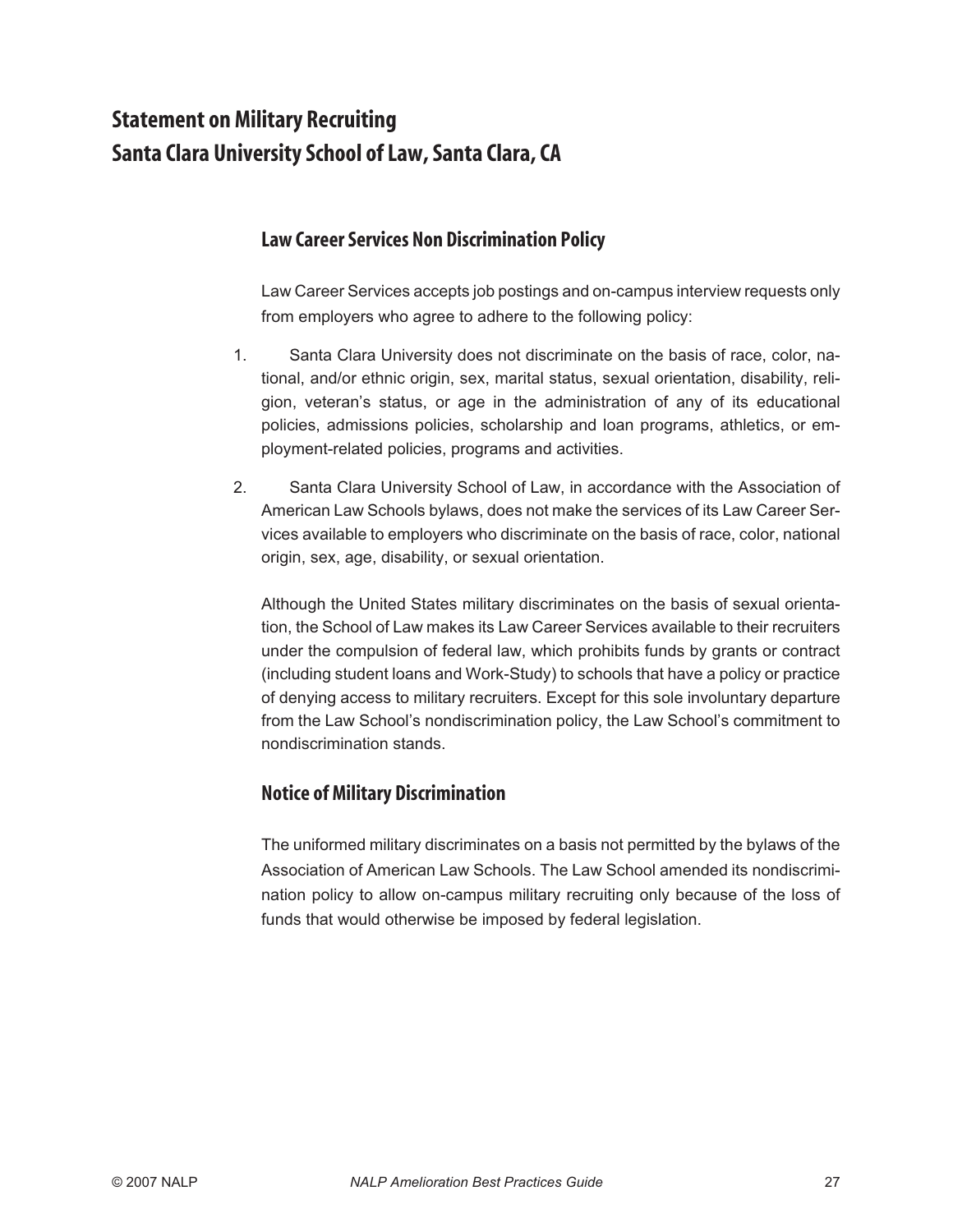# **Statement on Military Recruiting University of Iowa College of Law, Iowa City, IA**

### **Summary of Major Events Affecting Military Recruitment at the University of Iowa College of Law**

In the fall of 1988, the faculty approved a Policy on Equality of Opportunity in Recruiting and Employment Practices prohibiting use of College of Law facilities or services by employers who make recruitment or hiring decisions "on any basis contrary to law or unrelated to the legitimate requirements of prospective employment."

The following year, the Placement Committee determined that policies of the federal armed services excluding persons from consideration for employment on the basis of sexual orientation were not legitimately related to job requirements. On the basis of that determination, military recruiters were not allowed to use College of Law facilities and services.

In 1990, the American Association of Law School independently adopted its own standards prohibiting discrimination in placement functions which also restrict the use of College of Law facilities and services by military recruiters.

In 1996, Congress enacted provisions (the "Solomon Amendment") requiring the termination of various funds provided to educational entities (including certain forms of student financial aid) that do not allow access to placement services by military recruiters. The American Association of Law Schools subsequently concluded that the Solomon Amendment's potentially serious financial consequences might excuse the provision of placement services to military recruiters by member schools if the adverse effects of such access were ameliorated by an express public disapproval of the military's discrimination against gays and lesbians and the existence of an otherwise safe and protective atmosphere for gay and lesbian students.

In the fall of 1997, the Dean accepted and implemented a Placement Committee recommendation that military recruiters be allowed access to College of Law facilities and services to forestall the possibility of adverse financial effects estimated at between \$60,000 and \$500,000 per year. In conjunction with this action, the following resolution was adopted by the faculty:

*The faculty of the College of Law reaffirms its commitment to the College's nondiscrimination policy and to the University of Iowa's Policy on Human Rights. Because the military services discriminate on the basis of sexual orientation, permitting recruiters from the military services to conduct interviews in the law building*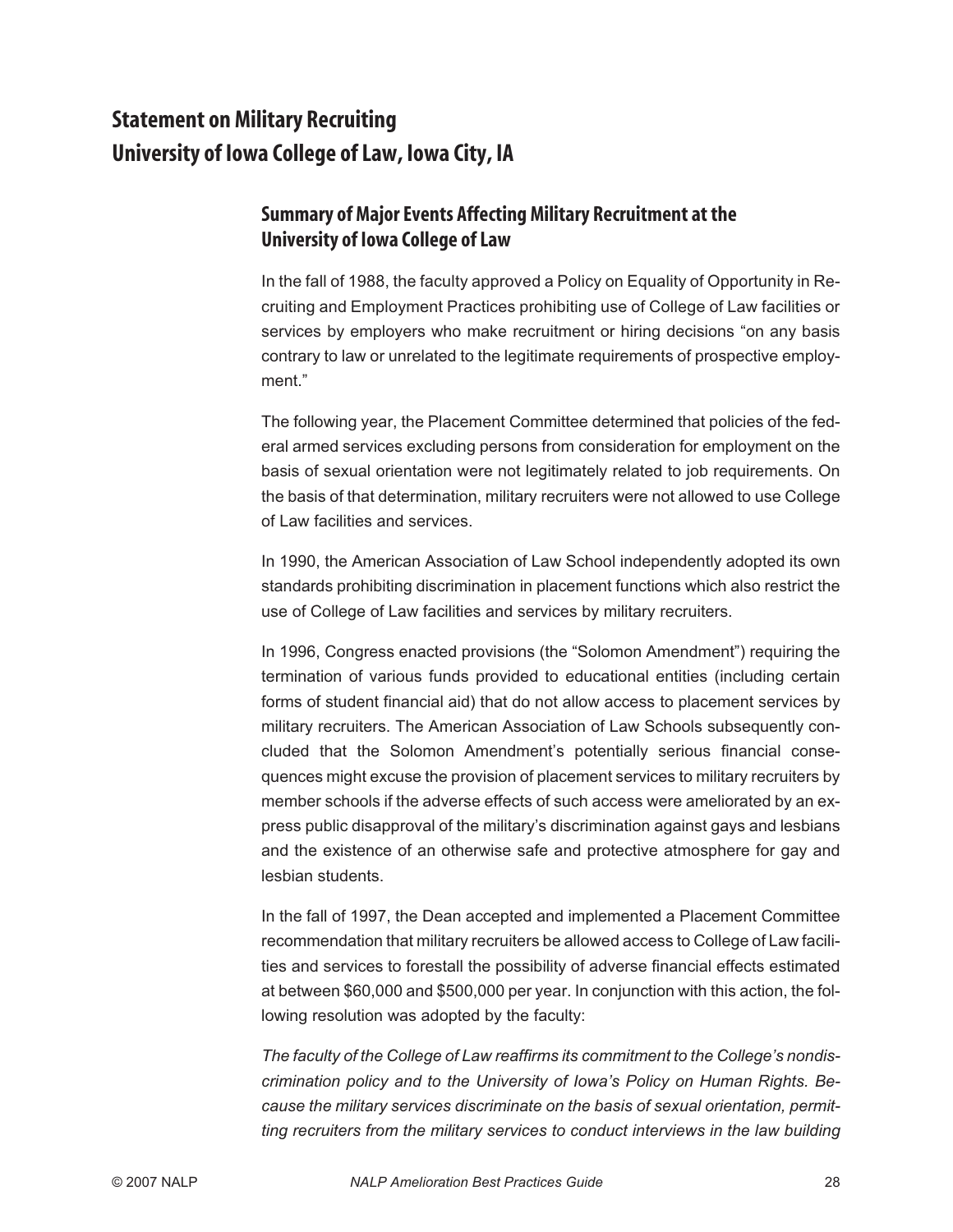*violates our policy, contravenes the principles of the University of Iowa's human rights policy, and places the College in violation of Membership Bylaw 6-4 of the Association of American Law Schools.*

*Due to recent changes in federal law affecting receipt of federal funds, however, the dean of the College feels compelled to permit military recruiters access to the law building for the purpose of interviewing law students. In accordance with the College's nondiscrimination policy, the law faculty wishes to state publicly that discrimination on the basis of sexual orientation is not justified on the basis of the legitimate requirements of employment by the military as a lawyer.*

*We strongly encourage Congress to repeal the Solomon Amendment and to legislate affirmatively against discrimination on the basis of sexual orientation by the military.*

This resolution shall be prominently displayed in the law building, circulated immediately to the entire student body of the College, and communicated to students on a regular basis thereafter. Full copies of all documents mentioned in this summary and other relevant materials are available for inspection in a binder shelved in the library alcove of the Office of Career Services.

# **Statement on Military Recruiting Northeastern University School of Law, Boston, MA**

Northeastern University School of Law is firmly committed to providing equal opportunity for all students and has a longstanding policy of barring employers who discriminate on the basis of age, race, color, religion, sex, sexual orientation, national origin, disability, and other protected classes, from using Career Services facilities. Under the Solomon Amendment, the law school is being required to permit access to the military for recruiting purposes, even though the military has an official recruitment policy that is not consistent with the law school's anti-discrimination policy. The consequences of not complying with the Solomon Amendment are that the University would be deprived of access to research and other federal funds that are critical to the University's ability to function. Therefore, you should be aware that the law school is complying with the Solomon Amendment under protest and this compliance does not, in any way, reflect our acceptance of the discriminatory practices and policies of the military.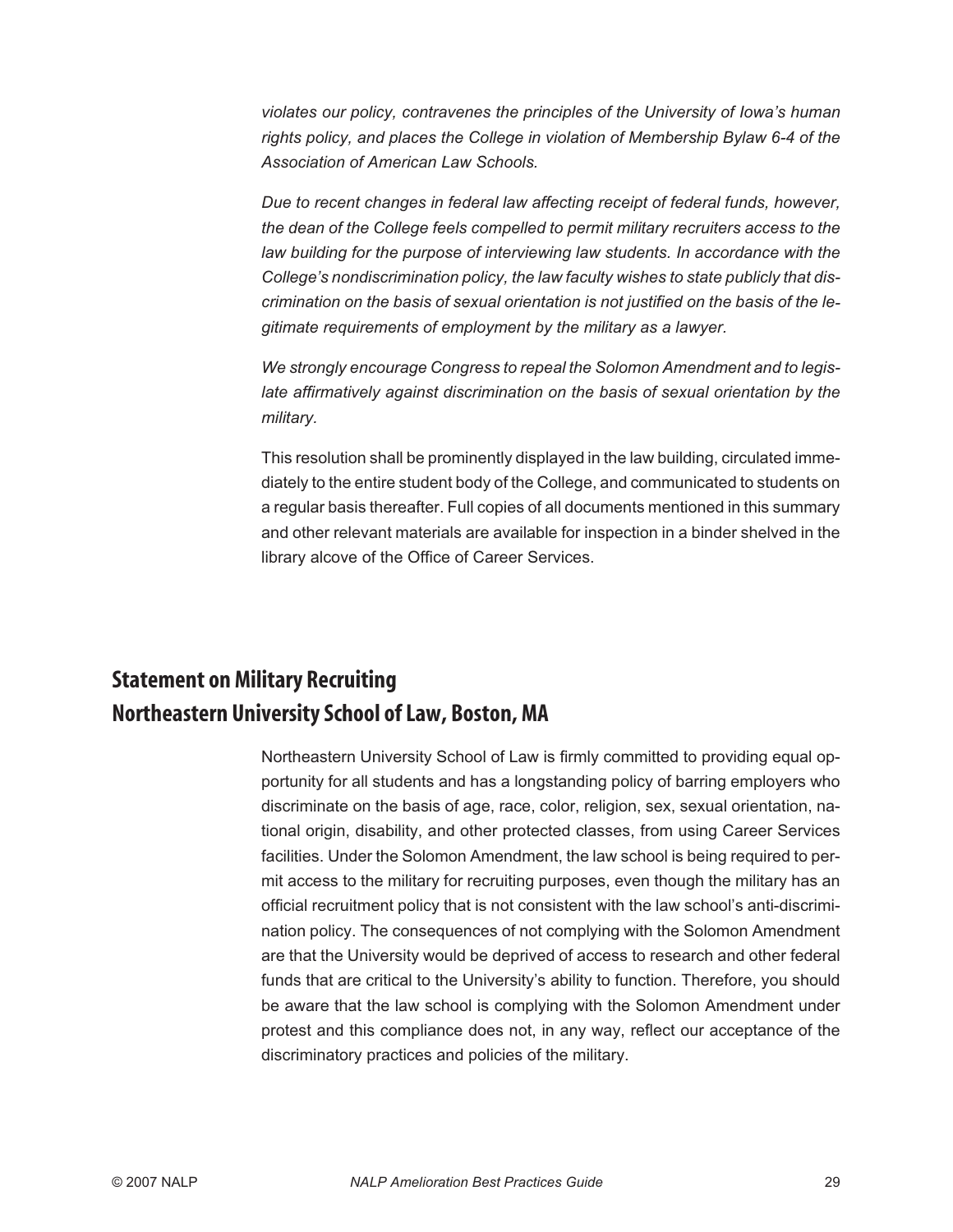# **Statement on Military Recruiting West Virginia University College of Law, Morgantown, WV**

## **MEMORANDUM West Virginia College of Law Nondiscrimination Policy and On-Campus Military Recruiting**

The West Virginia University College of Law is committed to nondiscrimination and to its policy prohibiting discrimination on the basis of race, sex, age, disability, veteran status, religion, sexual orientation, color or national origin. To implement this policy for on-campus recruiting, the College of Law requires all employers to agree to comply with its nondiscrimination policy.

When military recruiters interview at the College of Law, however, they violate the nondiscrimination policy in that the military permits gay men, lesbians, and bisexuals to serve in the military only if such individuals neither disclose, nor act upon their sexual orientation. Thus permitting recruiters from the Armed Services to interview our law students is not consistent with our employer nondiscrimination policy.

The fact that these interviews occur does not mean that the College of Law has retreated in any way from its strongly held view that our gay, lesbian, and bisexual students should be able to seek any and every job for which they are qualified and that they should be allowed to serve in those jobs with honesty, integrity, and pride. Federal law, specifically the Solomon Amendment, requires schools to provide the military with full access to students for recruitment purposes or risk termination of certain federal funds, even where such access contravenes a nondiscrimination policy.

We want to clarify that the College of Law is opposed to discrimination, not to military service. Generations of College of Law students and alumni have served in the military; many are serving today. We are proud of them and grateful to all the men and women of the Armed Services for the sacrifices they make to defend this nation. It is because we hold the military in such high regard that we believe it is especially important for all students to have equal access to the exceptional opportunities offered by the military to serve our country, particularly now when it is more important than ever for the military to recruit the most able men and women.

We at the College of Law cannot, alone, change the hiring policy of the Armed Services. We can and will, however, make clear our own opposition to discrimination through postings and through educational materials. We will support forums for discussion of the federal policy. And, we will continue to do all that we can to